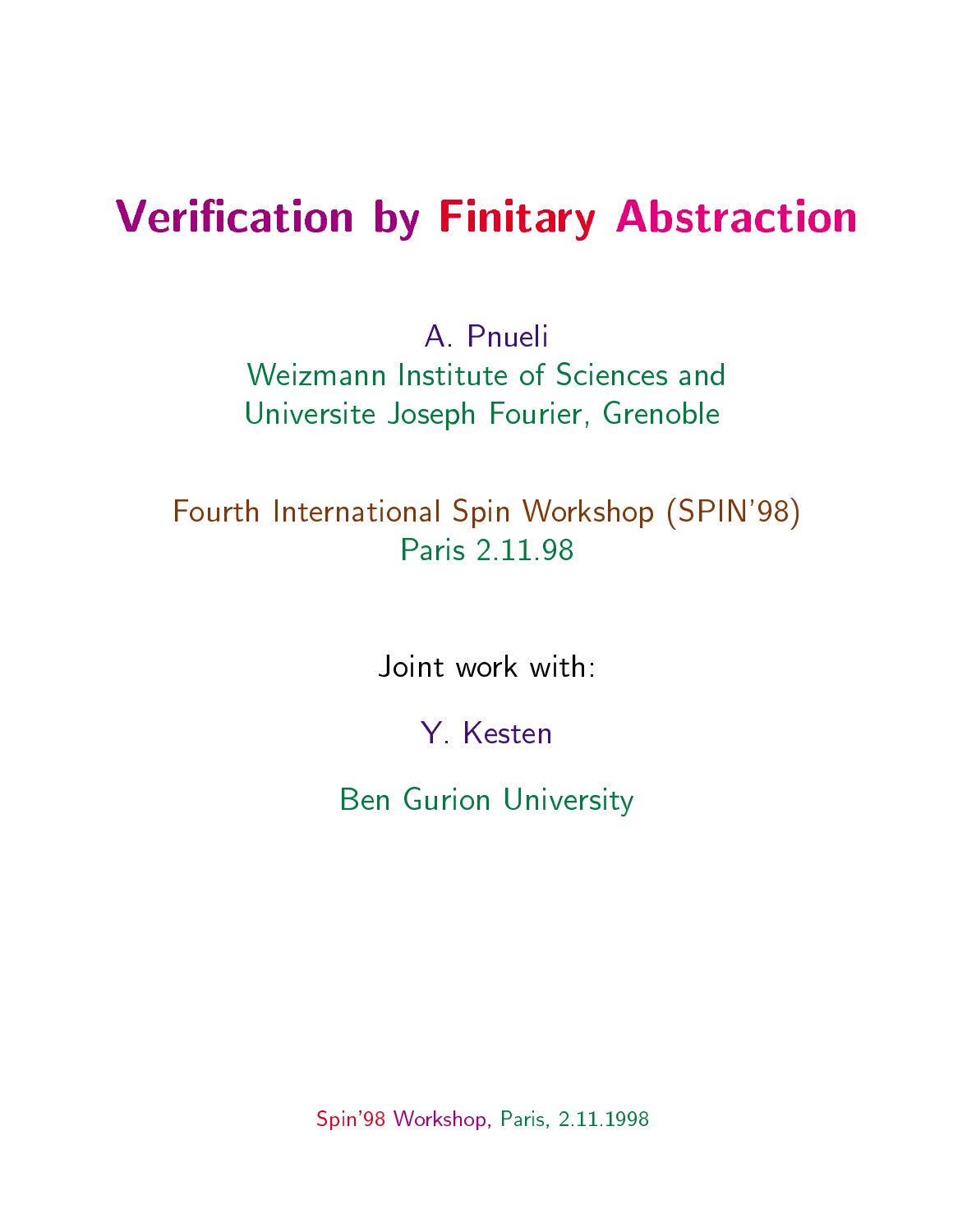# **The Common Wisdom**

To verify a reactive system  $S$ ,

- $\bullet$  If it is finite state, model check it.
- $\bullet$  Otherwise, prove it by temporal deduction, using a temporal deductive system such as [MP] or TLA, supported by theorem provers, such as STeP, TLP, or PVS.

Often, both approaches to verification can be simplified by using abstraction.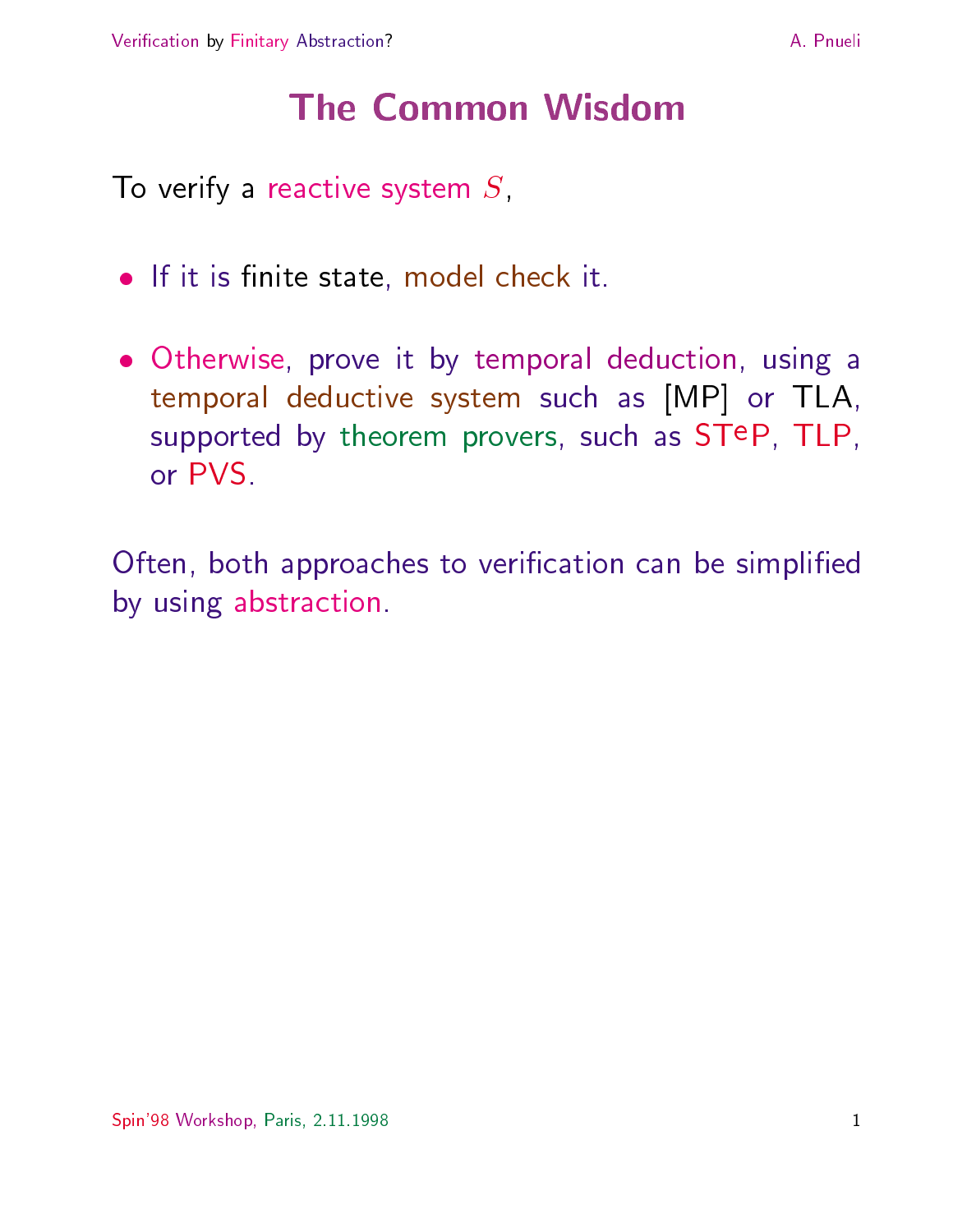# **AAV: Abstraction Aided Verification**

An Obvious idea:

- $\bullet$  Abstract system  $S$  into  $S_A^+$  = a simpler system, but admitting more behaviors.
- $\bullet$  verify property for the abstracted system  $\mathcal{S}_A$ .
- $\bullet$  -Conclude that property holds for the concrete system.

Approach is particularly impressive when abstracting an infinite-state system into a finite-state one.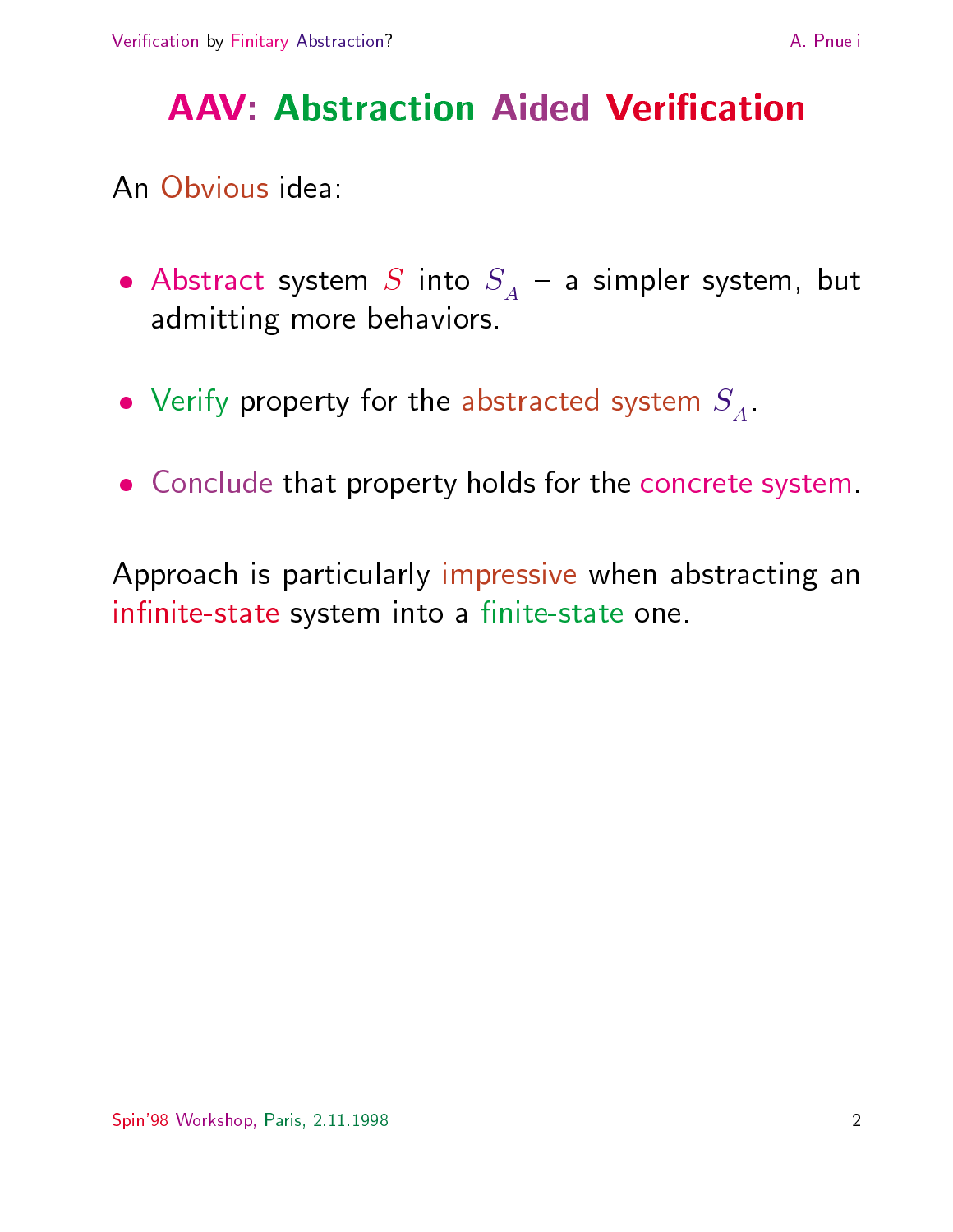# Can Abstraction Replace Deduction?

An intriguing question is whether abstraction can completely replace the need for Temporal Deduction.

That is, is it the case that, for every (possibly infinitestate) system K and a property  $\psi$  valid for K, we can find an abstraction  $\alpha$  such that  $\mathcal{K}^*$  is finite-state,  $\psi^*$  is propositional, and  $\mathcal{N}^{\pm} \equiv \psi^{\mp}$  !

This will relegate temporal reasoning to the regime of automatic model checking techniques.

#### Possible Advantages:

- $\bullet$  First-order temporal reasoning is more difficult to  $\bullet$ master than first-order state reasoning
- $\bullet$  -people (engineers) tind it easier to program, than to  $\bullet$ write logical formulas. An abstraction is easier to develop (program) than an invariant assertion.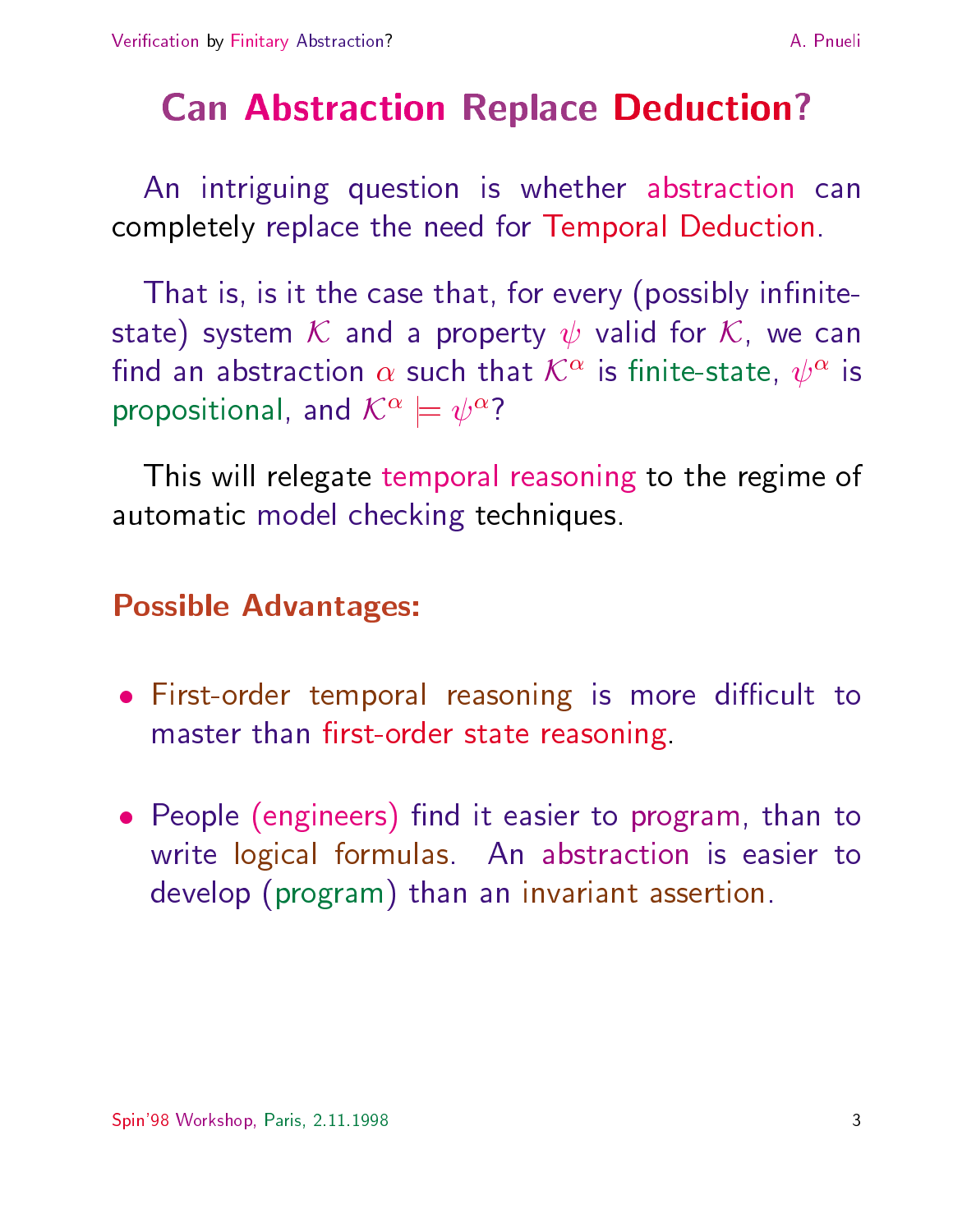# **Technically**

Define the methodology of Verification by Finitary Abstraction (VFA) as follows:

To prove  $\mathcal{K} \models \psi$ ,

- $\bullet$  Abstract  $\mathcal{N}$  into a linite-state system  $\mathcal{N}^+$  and the specification  $\psi$  into a propositional LTL formula  $\psi^{\pm}$ .
- $\bullet$  iviodel check  $\mathcal{N}^{\ast} \models \psi^{\ast}.$

The question considered in this talk is whether we can find instantiations of this general methodology which are sound and (relatively) complete.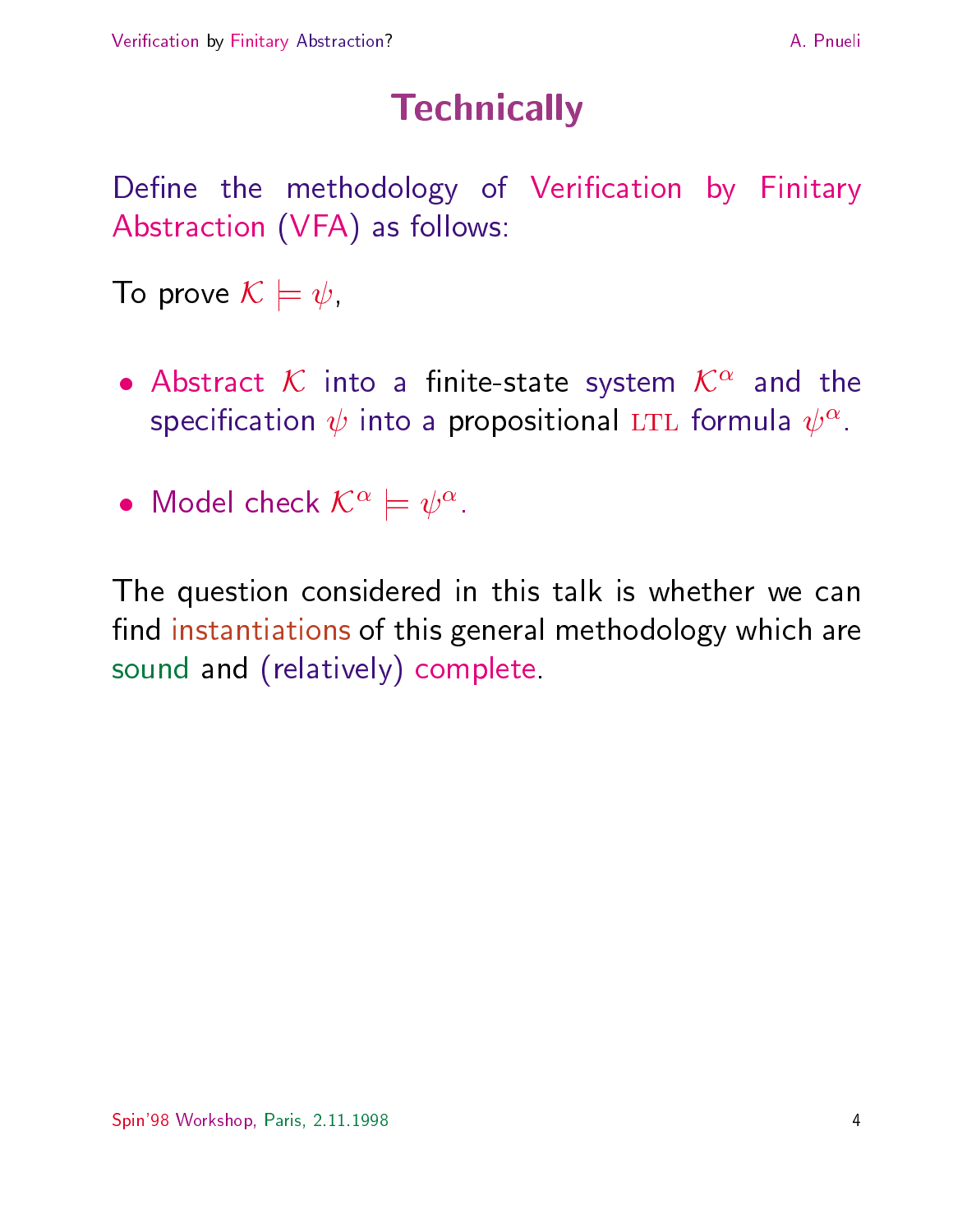# The Computational Model: Fair Kripke's Structures

AN FKS  $\mathcal{N} \equiv \langle V, \mathbf{\nabla}, \theta, J, \mathbf{C} \rangle$  consists of:

- $\bullet\,$  V  $\,$   $\,$   $\,$   $\,$  A  $\,$  finite set of state variables. A state  $s$  is an interpretation of  $V \Sigma$  - the set of all states.
- $\bullet$   $\Theta$  An initial condition. A satisfiable assertion that
- $\bullet$   $\rho$   $\sim$  A transition relation. An assertion  $\rho(V, V_+)$ , where  $\sim$ referring to both unprimed (current) and primed (next) versions of the state variables. For example,  $x = x + 1$  corresponds to the assignment  $x := x + 1$ .
- <sup>J</sup> <sup>=</sup> fJ1;:::;Jkg A set of justice (weak fairness) requirements. Ensure that a computation has infinitely many  $J_i$ -states for each  $J_i, i = 1,\ldots,k$ .
- $\bullet$  C  $=$   $\{(\mathcal{p}_1, q_1), \ldots (\mathcal{p}_n, q_n)\}\;$  A set of compassion (strong fairness) requirements. Infinitely many  $p_i$ states imply infinitely many  $q_i$ -states.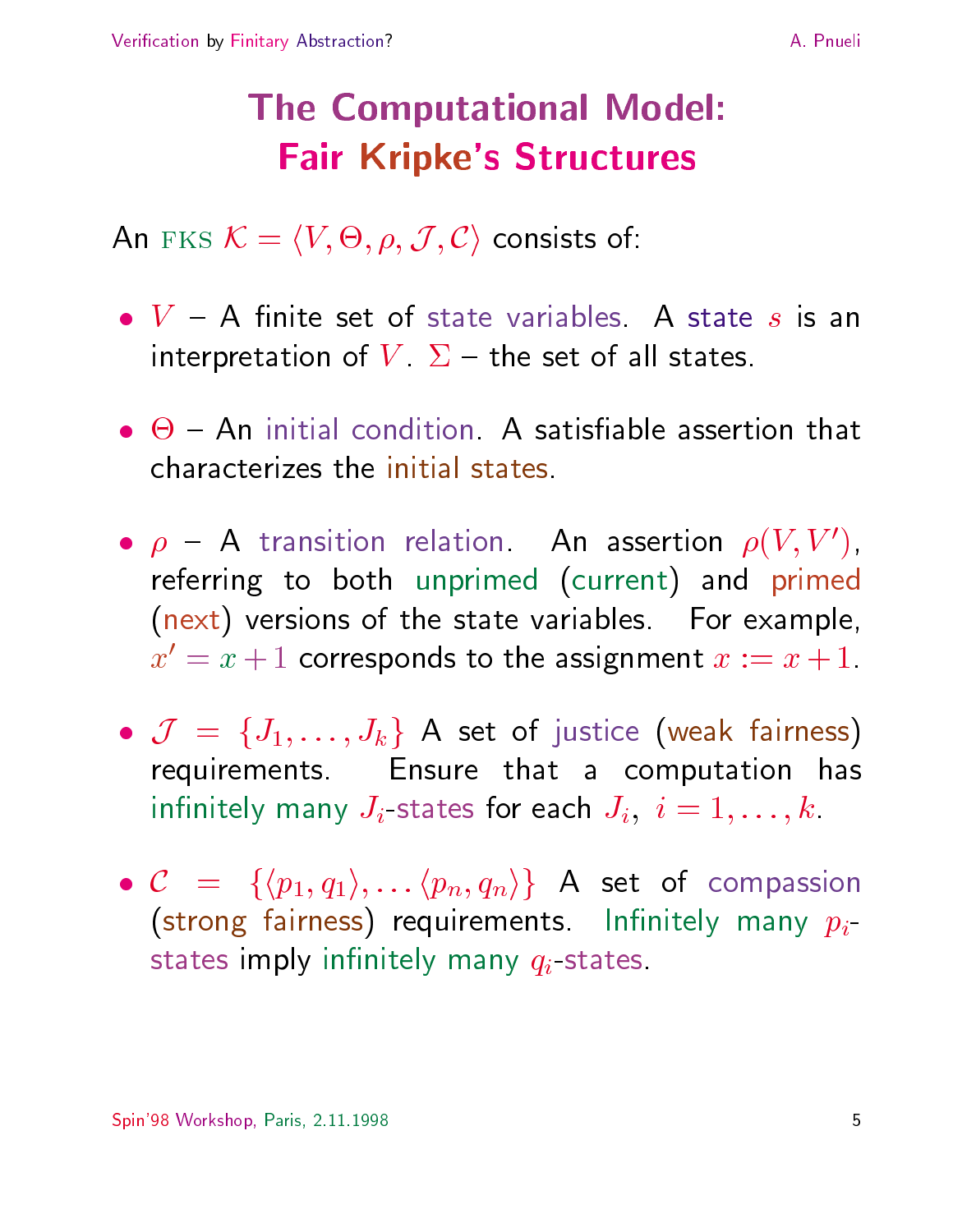#### A. Pnueli

# Computations

Let  ${\cal K}$  be an  $_{\rm FKS}$  for which the above components have been identified. The state  $s$  is defined to be a  $K$ -successor of state s if

$$
\langle s, s' \rangle \models \rho_{\mathcal{K}}(V, V').
$$

We define a computation of  $K$  to be an infinite sequence of states

$$
\sigma:s_0,s_1,s_2,...,
$$

satisfying the following requirements:

- $\bullet$  initiality:  $s_0$  is initial, i.e.,  $s_0 \models \Theta_\mathcal{K}$ .
- Consecution: For each  $j = 0, 1, ...$ , the state  $s_{j+1}$  is a K-successor of the state  $s_j$ .
- $\bullet$  Justice: For each  $J \in J / \sigma$  contains infinitely many  $J$ -states
- $\bullet$  Compassion: For each  $\langle p,q \rangle$   $\in$  C, if  $\sigma$  contains infinitely many  $p$ -states, it must also contain infinitely many  $q$ -states.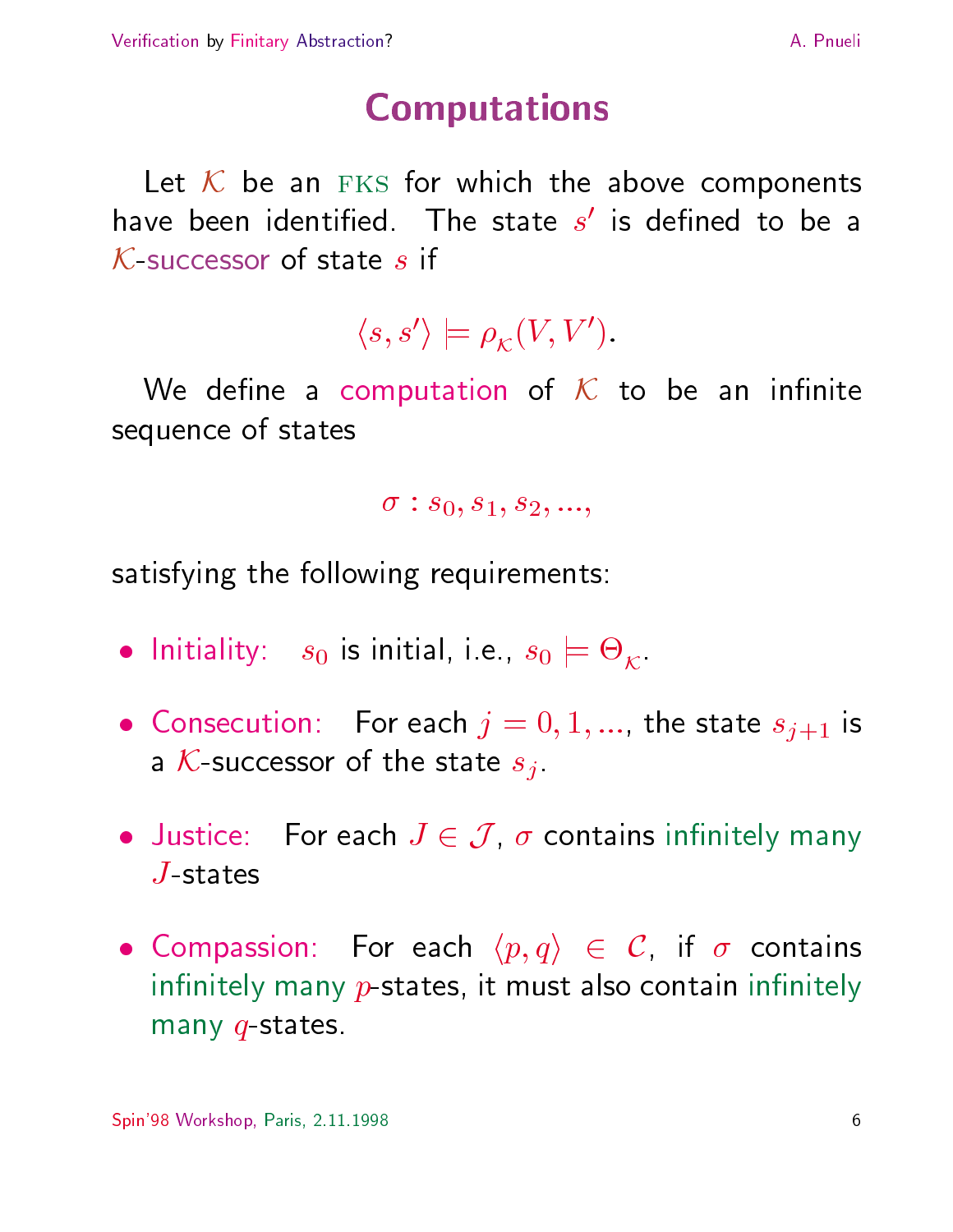### Example: Program any-y

#### Consider the program

$$
x, y: \text{ integer initially } x = y = 0
$$

$$
\begin{bmatrix}\n\ell_0: \text{ while } x = 0 \text{ do} \\
[\ell_1: y := y + 1] \\
\ell_2: \n\end{bmatrix} \quad \parallel \quad \begin{bmatrix}\nm_0: x := 1 \\
m_1: \n\end{bmatrix}
$$
\n
$$
- P_1 - - - P_2 -
$$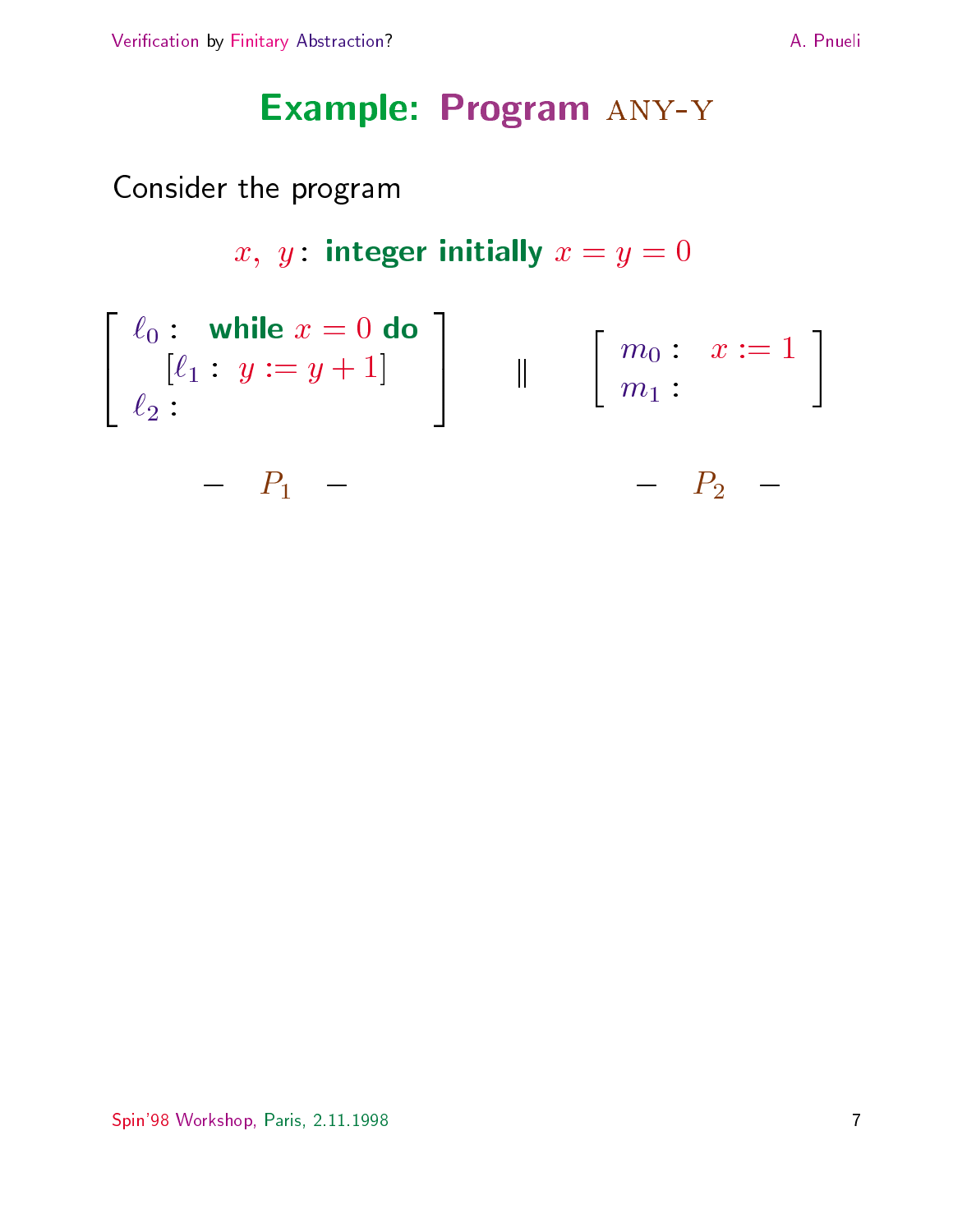#### The Corresponding FKS

- State Variables  $V: \left( \begin{array}{ccc} x, y & : & \mathsf{integ}(x) \ \pi_1 & : & \{\ell_0, \ell\} \end{array} \right)$ x; y : integer  $\pi_1$  : { $\ell_0, \ell_1, \ell_2$ } |  $\pi_2$  :  $\{m_0, m_1\}$  /  $\mathbf{1}$ State variables  $v : \begin{pmatrix} n_1 & \cdots & \{v_0, v_1, v_2\} \\ \pi_2 & \vdots & \{m_0, m_1\} \end{pmatrix}$
- 

$$
\Theta: \; \pi_1 = \ell_0 \; \wedge \; \pi_2 = m_0 \; \wedge \; x = y = 0.
$$

 $\bullet$  Transition Relation:  $\rho\colon\ \rho_{I}^{}\,\vee\,\rho_{\ell_0}^{}\,\vee\,\rho_{\ell_1}^{}\,\vee\,\rho_{m_0}^{} ,$  with appropriate disjunct for each statement. For example,  $\mathbf{r}$  and  $\mathbf{r}$  are  $\mathbf{r}$  and  $\mathbf{r}$  are  $\mathbf{r}$ 

$$
\rho_{I}: \quad \pi_{1}' = \pi_{1} \land \pi_{2}' = \pi_{2} \land x' = x \land y' = y
$$
\n
$$
\rho_{\ell_{0}}: \quad \pi_{1} = \ell_{0} \quad \land \quad \begin{pmatrix} x = 0 \land \pi_{1}' = \ell_{1} \\ \lor \\ x \neq 0 \land \pi_{1}' = \ell_{2} \end{pmatrix}
$$
\n
$$
\land \quad \pi_{2}' = \pi_{2} \land x' = x \land y' = y
$$

- USLICE SEL:  $J: \{\neg \mathit{a}\iota_-\mathit{l}_0, \neg \mathit{a}\iota_-\mathit{l}_1, \neg \mathit{a}\iota_-\mathit{m}_0\}$
- $\bullet$  compassion set: C: W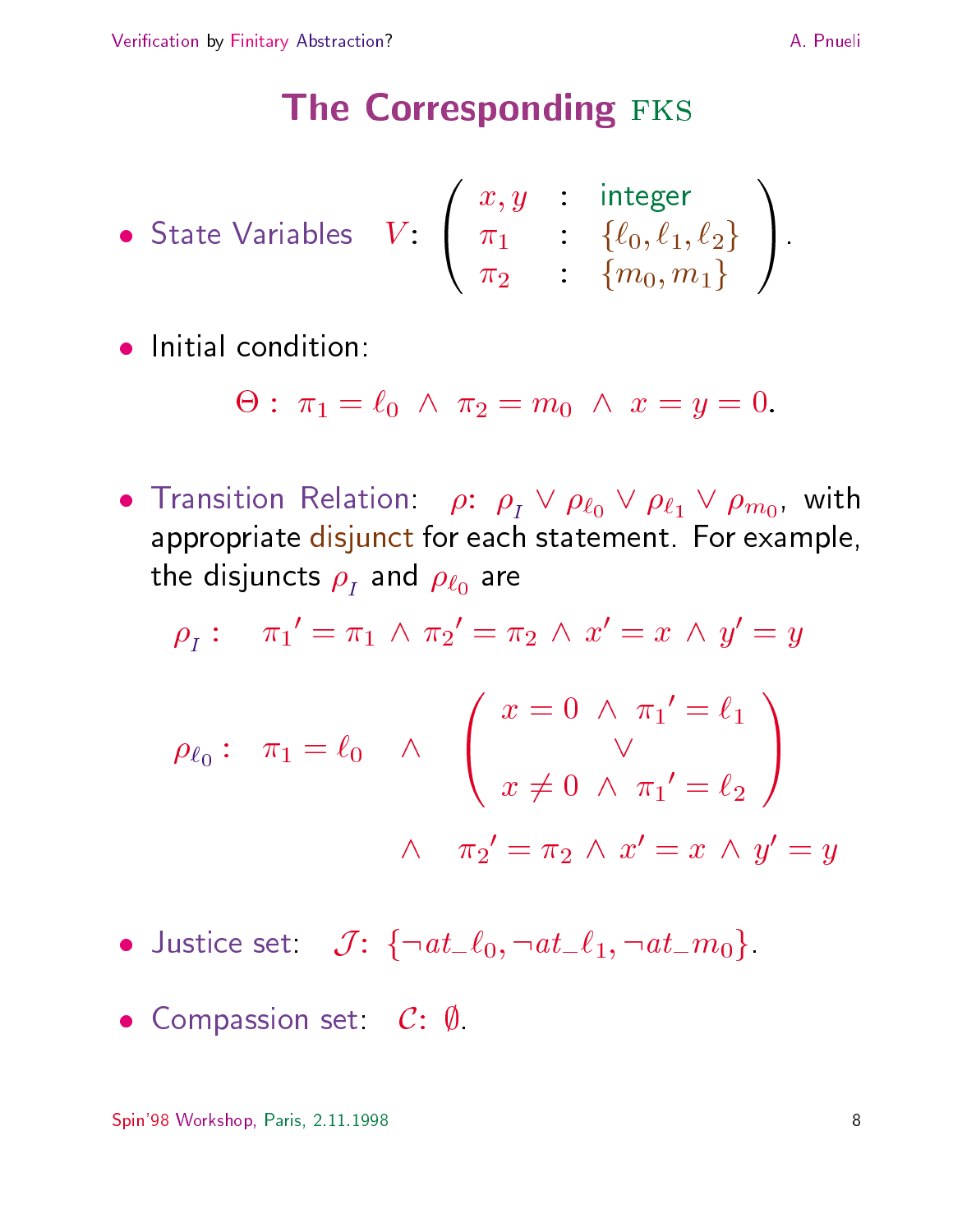# **Abstraction**

Based on the notion of abstract interpretation [CC77].

Let  $\Sigma$  denote the set of states of an  $\text{FKS}$   $\mathcal{K}$  – the concrete states. Let  $\alpha : \Sigma \mapsto \Sigma_A$  be a mapping of concrete states into abstract states.

We formulate the strategy of Verification by Abstraction:

- $\bullet$  Define an abstraction mapping  $\alpha$  to abstract the concrete  $fKS$   $\mathcal{N}$  into an abstract  $fKS$   $\mathcal{N}$  . The concrete  $f$
- $\bullet$  Abstract the temporal property  $\psi$  into an abstract property  $\psi$ .
- $\bullet$  verify  $\mathcal{N}^{\circ} \models \psi^{\circ}$
- $\bullet$  conclude  $\mathcal{N} \models \psi$

The question is now to define the abstractions  $\mathcal{N}^+$  and  $\mathbb{C}^{\infty}$  such that  $\mathcal{K}^{\infty} \models \mathbb{C}^{\infty}$  implies  $\mathcal{K} \models \mathbb{C}$  !

That is, how to ensure that the abstraction is sound.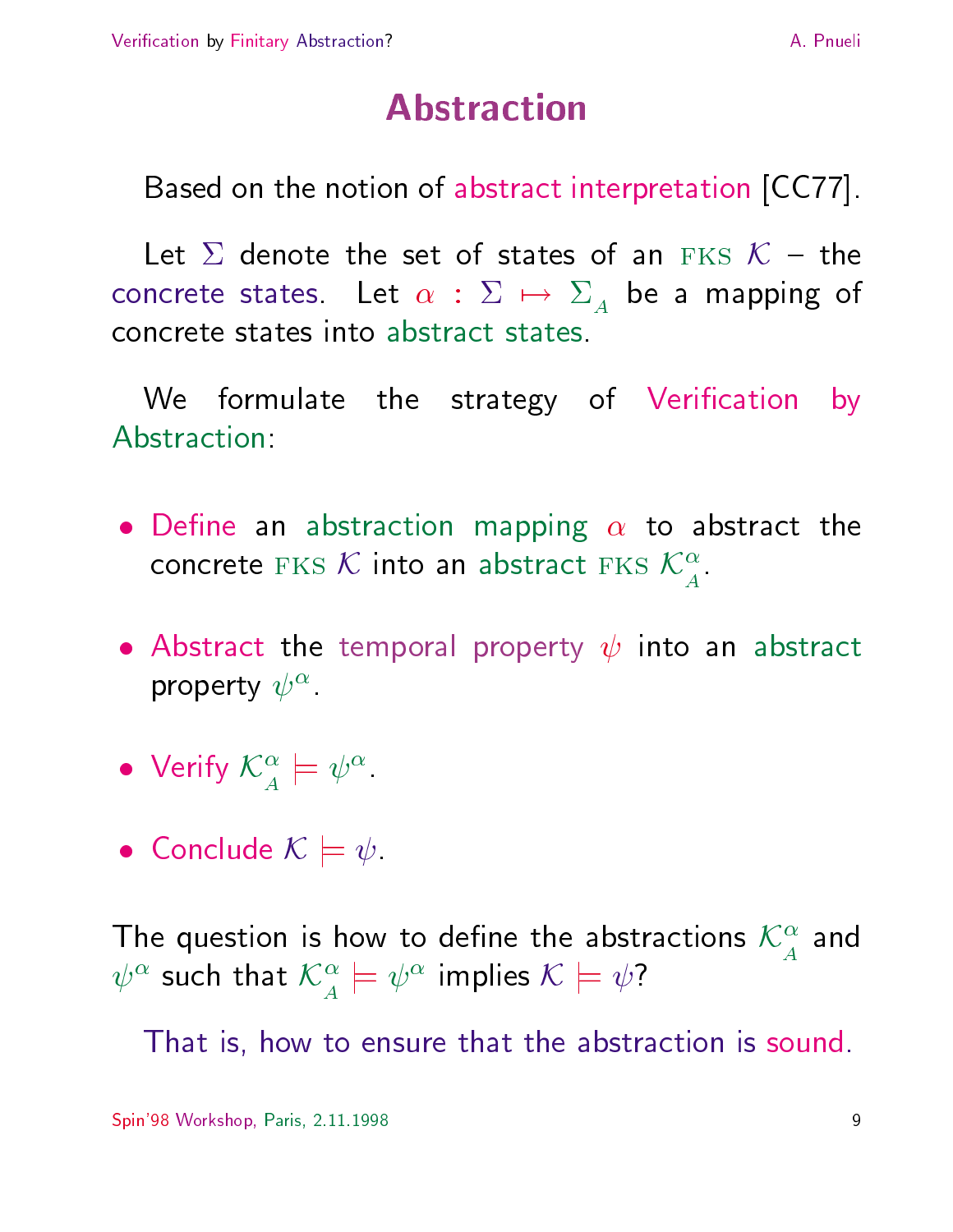#### Example: Program any-y

#### Consider the program

x, y: integer initially  $x = y = 0$ and the contract of the contract of the contract of the contract of the contract of the contract of the contract of the contract of the contract of the contract of the contract of the contract of the contract of the contra 4  $\sim$  0  $\sim$  0 do  $\sim$  0 do  $\sim$  0 do  $\sim$  0 do  $\sim$  0 do  $\sim$  0 do  $\sim$  0 do  $\sim$  0 do  $\sim$  0 do  $\sim$  0 do  $\sim$  0 do  $\sim$  0 do  $\sim$  0 do  $\sim$  0 do  $\sim$  0 do  $\sim$  0 do  $\sim$  0 do  $\sim$  0 do  $\sim$  0 do  $\sim$  0 do  $\sim$  0 do  $\sim$  $[\lvert \cdot \rvert : g \rvert := g + 1$  | | | `2and the contract of the contract of the contract of the contract of the contract of the contract of the contract of the contract of the contract of the contract of the contract of the contract of the contract of the contra  $\mathbf{v} \cdot \mathbf{v} = \mathbf{v}$  $m_0: x:=1$ <br> $m_1:$  $r_1$   $P_2$   $-$ 

Assume we wish to verify the property  $\Box$  ( $y \ge 0$ ) for system any-y.

The abstract variable  $Y$ , ranges over the abstract domain  $\{neg, zero, pos\}$ . The abstraction function  $\alpha$ maps the domain of y into the domain of Y as follows:

$$
\alpha(y): \quad \left( \begin{array}{ccc} \text{if} & y < 0 & \text{then} & neg \\ \text{else} & y = 0 & \text{then} & zero \\ \text{else} & \text{pos} \end{array} \right)
$$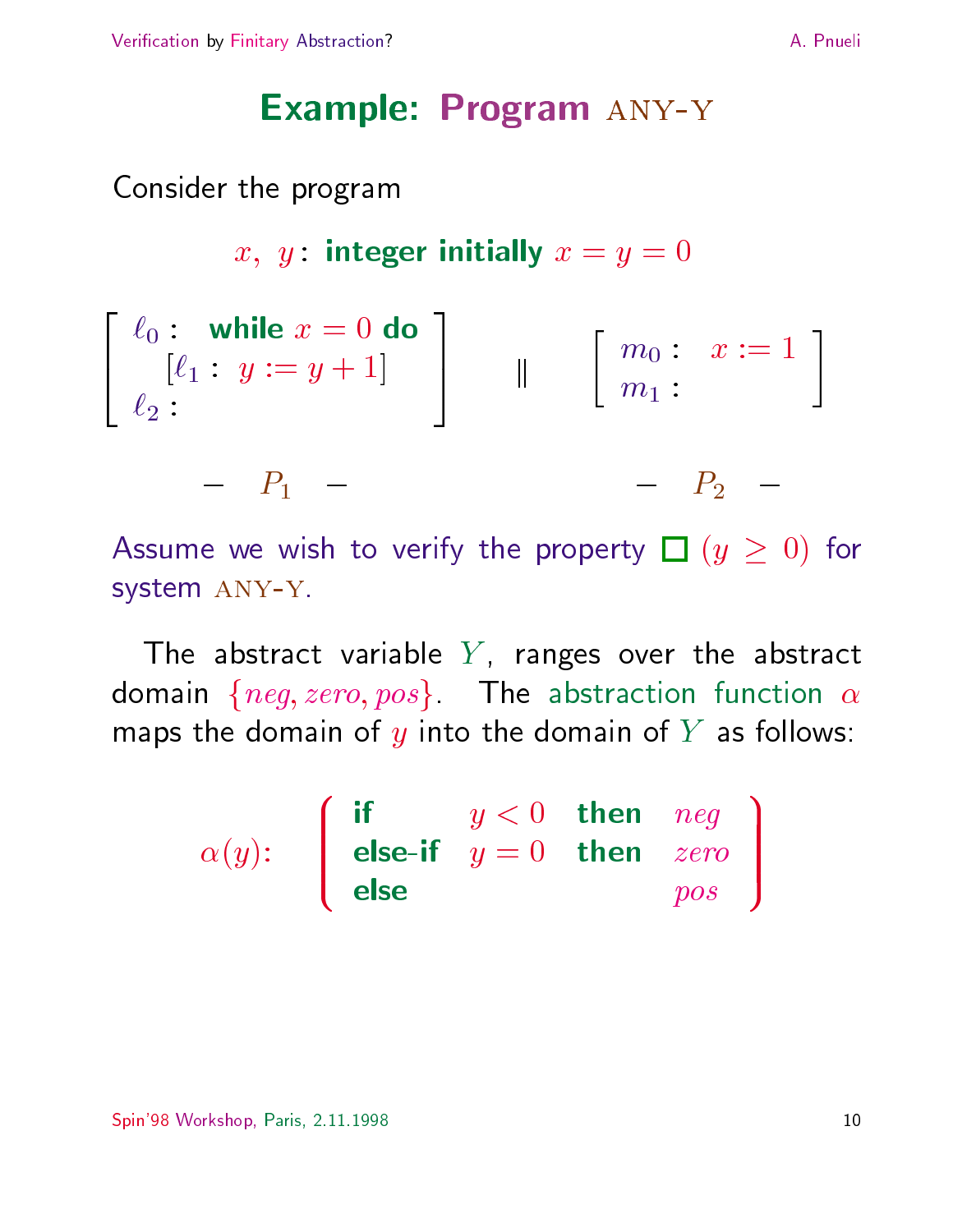### **The Abstracted Version**

With the mapping  $\alpha$ , we can obtain the abstract version of  $\overline{A}NY-Y$ , called  $\overline{A}NY-Y$ 

x: integer initially <sup>x</sup> <sup>=</sup> <sup>0</sup>  $Y: \neg A \textit{need}, \textit{zero}, \textit{pos} \longleftarrow \textbf{initial}$  initially  $Y \equiv \textit{zero}$ P1 :: and the contract of the contract of the contract of the contract of the contract of the contract of the contract of the contract of the contract of the contract of the contract of the contract of the contract of the contra en de la companya de la companya de la companya de la companya de la companya de la companya de la companya de e de la construction de la construction de la construction de la construction de la construction de la construction de la construction de la construction de la construction de la construction de la construction de la cons 6 e de la construction de la construction de la construction de la construction de la construction de la construction de la construction de la construction de la construction de la construction de la construction de la cons and the contract of the contract of the contract of the contract of the contract of the contract of the contract of the contract of the contract of the contract of the contract of the contract of the contract of the contra  $\cdot$  0  $\cdot$  = 0  $\cdot$  = 0  $\cdot$  = 0  $\cdot$  = 0  $\cdot$  = 0  $\cdot$  = 0  $\cdot$  = 0  $\cdot$  = 0  $\cdot$  = 0  $\cdot$  = 0  $\cdot$  = 0  $\cdot$  = 0  $\cdot$  = 0  $\cdot$  = 0  $\cdot$  = 0  $\cdot$  = 0  $\cdot$  = 0  $\cdot$  = 0  $\cdot$  = 0  $\cdot$  = 0  $\cdot$  = 0  $\cdot$  = 0  $\cdot$  = 0  $\cdot$  =  $\blacksquare$  :  $\blacksquare$  :  $\blacksquare$  :  $\blacksquare$  :  $\blacksquare$  :  $\blacksquare$  :  $\blacksquare$  :  $\blacksquare$  :  $\blacksquare$  :  $\blacksquare$ and the second contract of the second contract of the second contract of the second contract of the second contract of the second contract of the second contract of the second contract of the second contract of the second then  $\{neg, zero\}$  ] then  $\rightarrow$   $\mu$ eg;  $zero \rightarrow$  111 else pos en 1980 en 1990 en 1990 en 1990 en 1990 en 1990 en 1990 en 1990 en 1990 en 1990 en 1990 en 1990 en 1990 en 19  $|1|$  $\ell_2$ : and the contract of the contract of the contract of the contract of the contract of the contract of the contract of the contract of the contract of the contract of the contract of the contract of the contract of the contra The contract of the contract of the contract of the contract of the contract of the contract of the contract of The contract of the contract of the contract of the contract of the contract of the contract of the contract of The contract of the contract of the contract of the contract of the contract of the contract of the contract of The contract of the contract of the contract of the contract of the contract of the contract of the contract of the contract of the contract of the contract of the contract of the contract of the contract of the contract o  $P_2 :: \left[\begin{array}{cc} m_0: & x:=1\ m_1: & \end{array}\right]$ man and the state of the

The original invariance property  $\psi$ :  $\Box$  ( $y \ge 0$ ), is abstracted into:

$$
\psi^{\alpha} \colon \quad \blacksquare \; (Y \in \{\text{zero}, \text{pos}\}),
$$

which can be model-checked over  $ANY-Y^{\alpha}$ .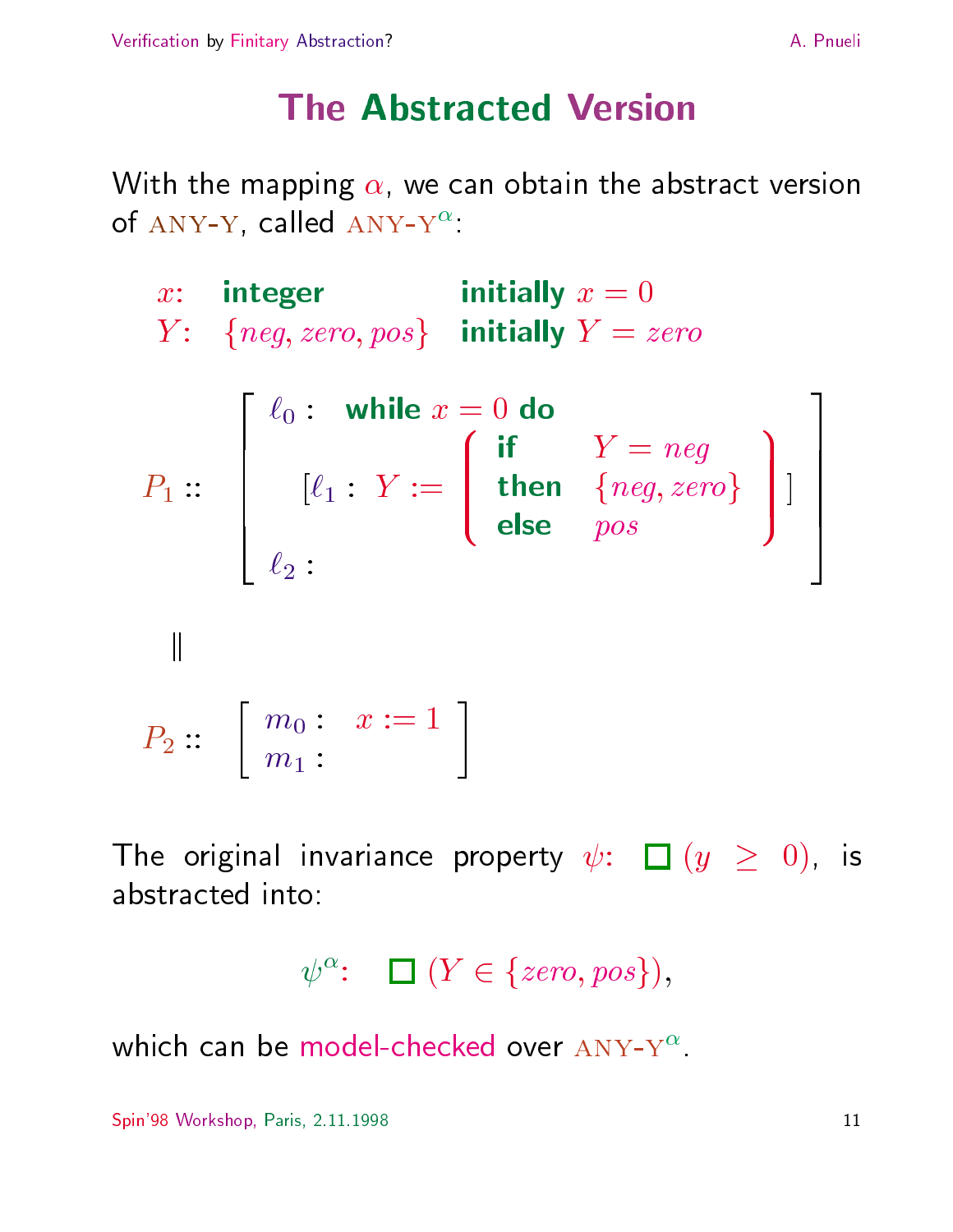### Joint Abstraction

#### System Only:

$$
[|P|] \subseteq Q \qquad \text{implied by}
$$
  

$$
[|P|] \subseteq (|P|) \subseteq Q
$$

### System + Specification:

$$
[|P|] \subseteq
$$
  
implied by  

$$
[|P|] \subseteq (|P|)^+ \subseteq (|Q|)^- \subseteq [|Q|]
$$

Can be justified by

 $[|P|] \subset [|Q|]$   $\Leftarrow$  $\lceil |Q| \rceil$   $\iff$  $\left[|P|\right] \cap \left[|Q|\right] \subset \emptyset$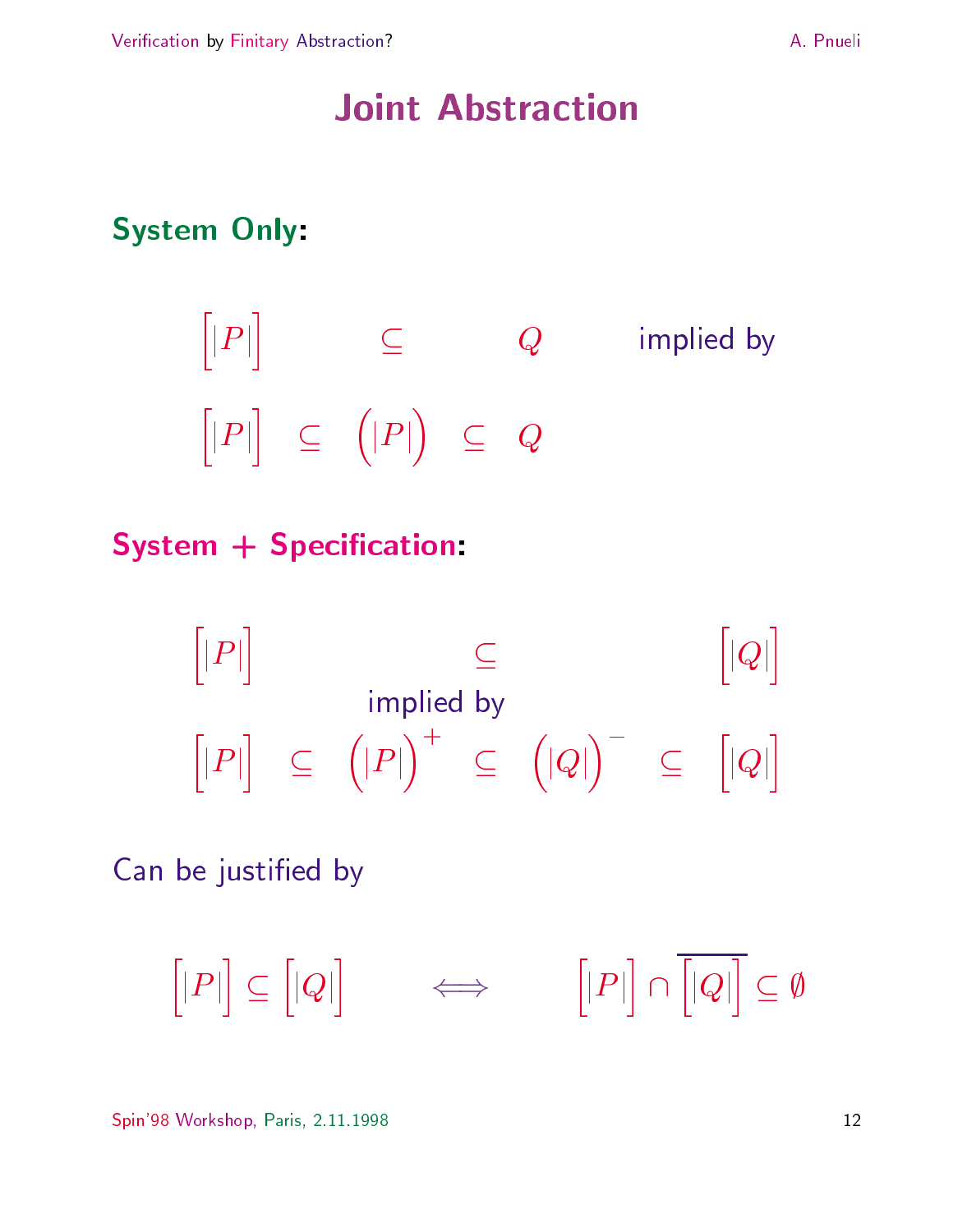### **Abstraction of Assertions**

Assume that the abstraction mapping is given as  $V_A = C^{-}(V)$ . How to filt  $\alpha$  from states to assertions! There are two (dual) ways to abstract an assertion  $p$ :  $\alpha$  (p):  $\forall v$  ( $v_A = c$  (v)  $\rightarrow$  p(v)) and

 $\alpha^{+}(p)$ :  $\exists V^{+}(V^{\perp}_{A} = \mathcal{E}^{+}(V^{+})$   $\wedge$   $p(V^{+})$ 

Observe

- $\bullet$  An abstract state  $\beta$   $\in$   $\mathcal{Z}_A$  satisfies  $\alpha$  ( $p$ ) iii all concrete states  $s \in \alpha^{-1}$  (  $\geq$  ) satisfy  $p$  . The set of  $\alpha$
- $\bullet$  An abstract state  $\Box \in \varSigma_A$  satisfies  $\alpha^+(\bar p)$  iff some concrete state  $s \in \alpha \text{ (S)}$  satisfies  $p$ .

Equivalently:

 $\alpha$  ( $\alpha$  ( $p$ ) $\alpha$ ) ( $\alpha$ ) | {z } contraction of the contraction of the contraction of the contraction of the contract of the contract of the contract of the contract of the contract of the contract of the contract of the contract of the contract of the co  $\subset$   $||p||$   $\subset$   $\alpha$   $\lceil ||\alpha \rceil$   $|p| ||$  ) | {z }  $\sim$  -  $\sim$  -  $\sim$  -  $\sim$  -  $\sim$   $\sim$ 

For example, for  $\alpha$  : integer  $\mapsto \{neg, zero, pos\}$ ,

$$
\begin{array}{ll}\n\alpha^-(0 \le y \le 5) & : & Y = zero \\
\alpha^+(0 \le y \le 5) & : & Y \in \{zero, pos\}\n\end{array}
$$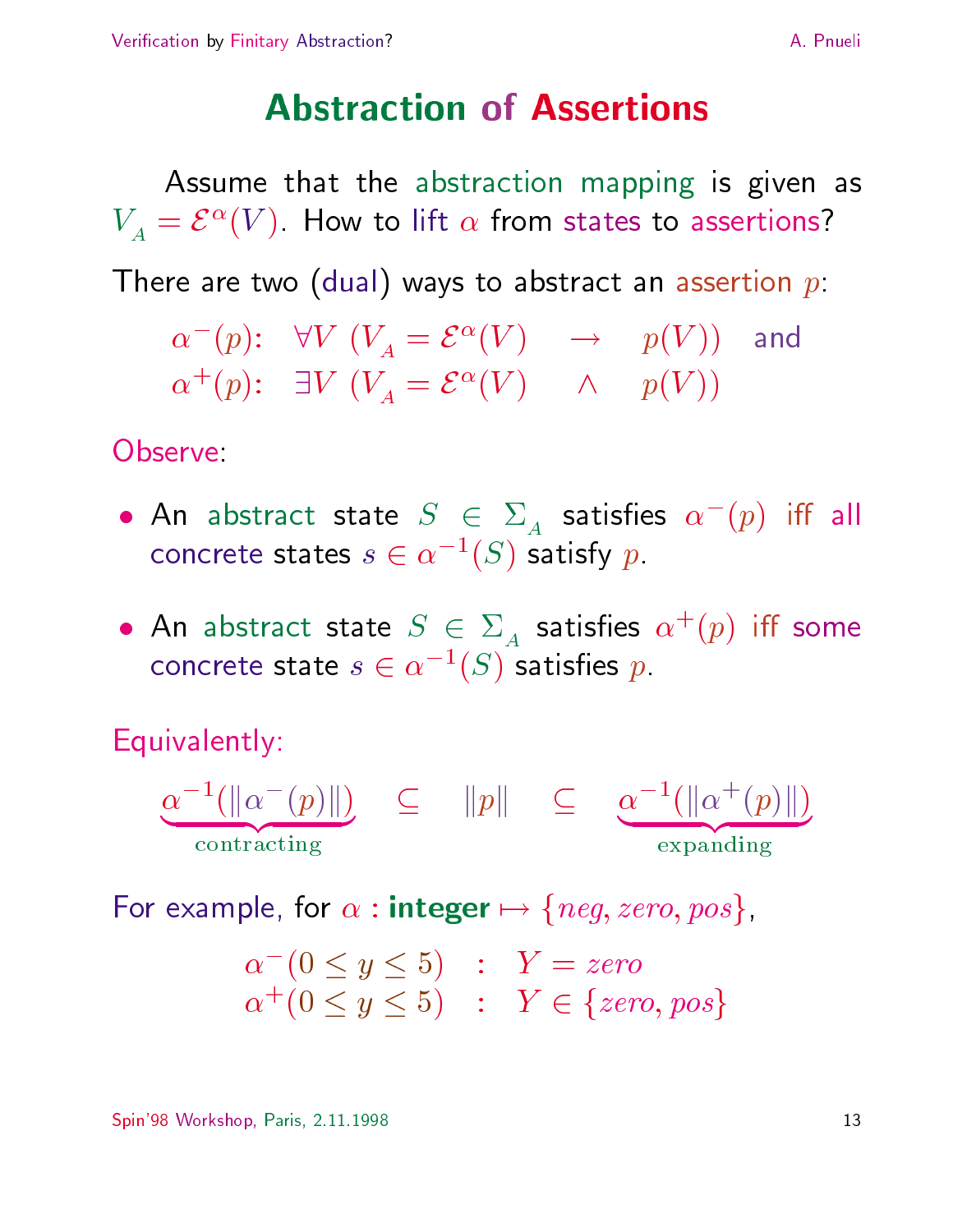# The Two Abstraction Transformers

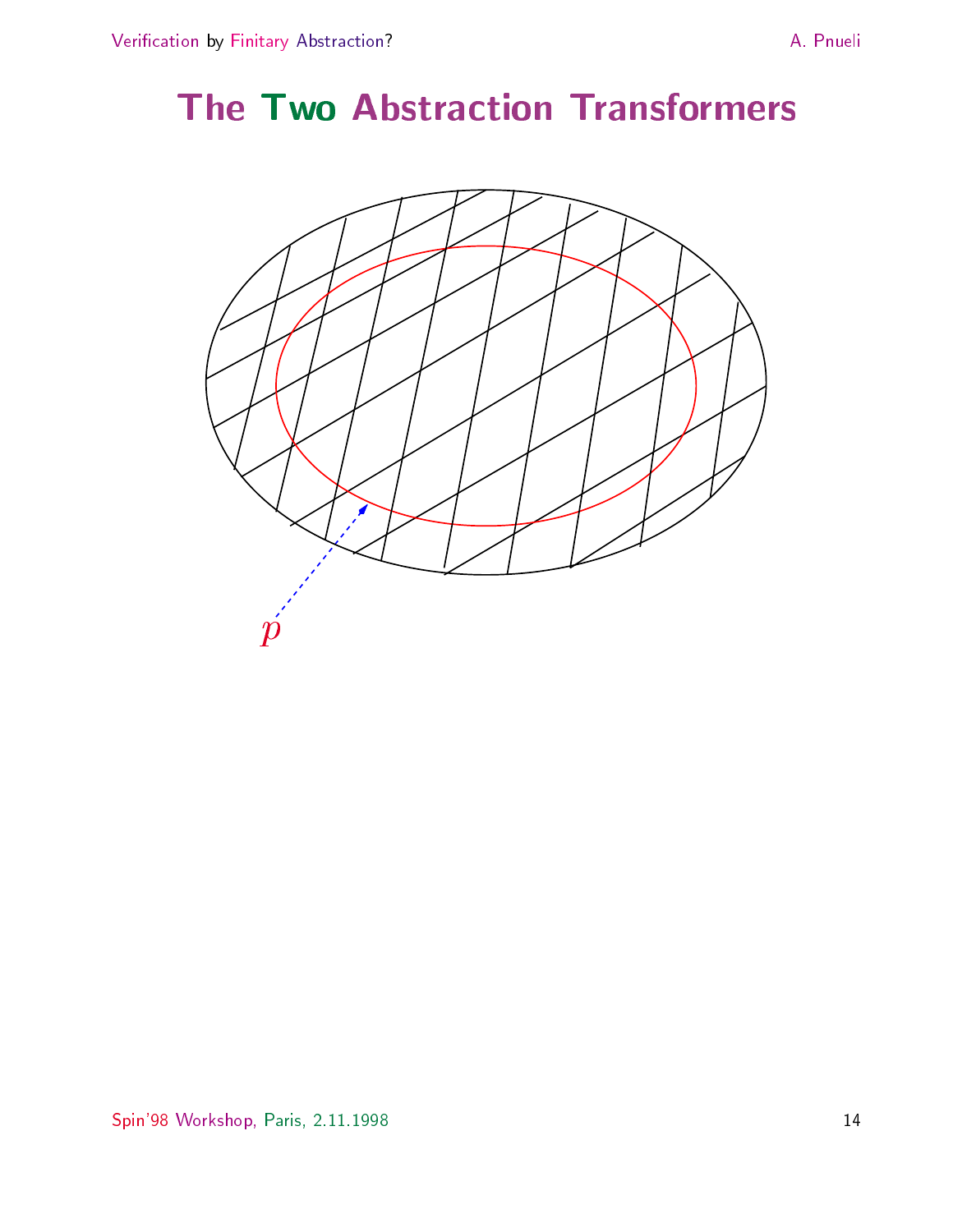# The Existential (expanding) Abstraction



An abstract state s belongs to  $\alpha^+(\bar{p})$  if some concrete state  $\alpha$ -mapped into  $s$  satisfies  $p$ .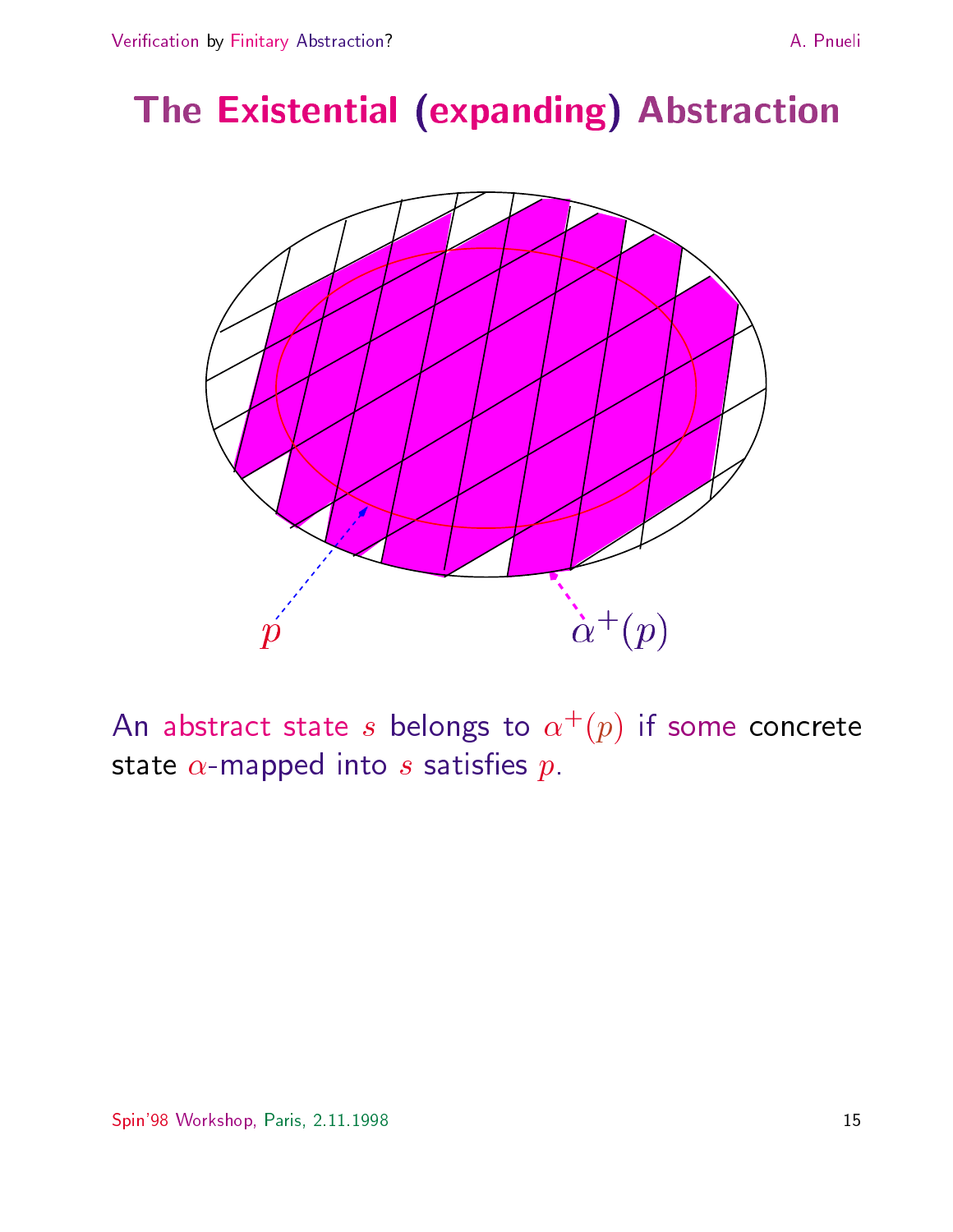# The Universal (contracting) Abstraction



An abstract state  $s$  belongs to  $\alpha$  (  $p$  ) if all concrete states  $\alpha$ -mapped into s satisfy  $p$ .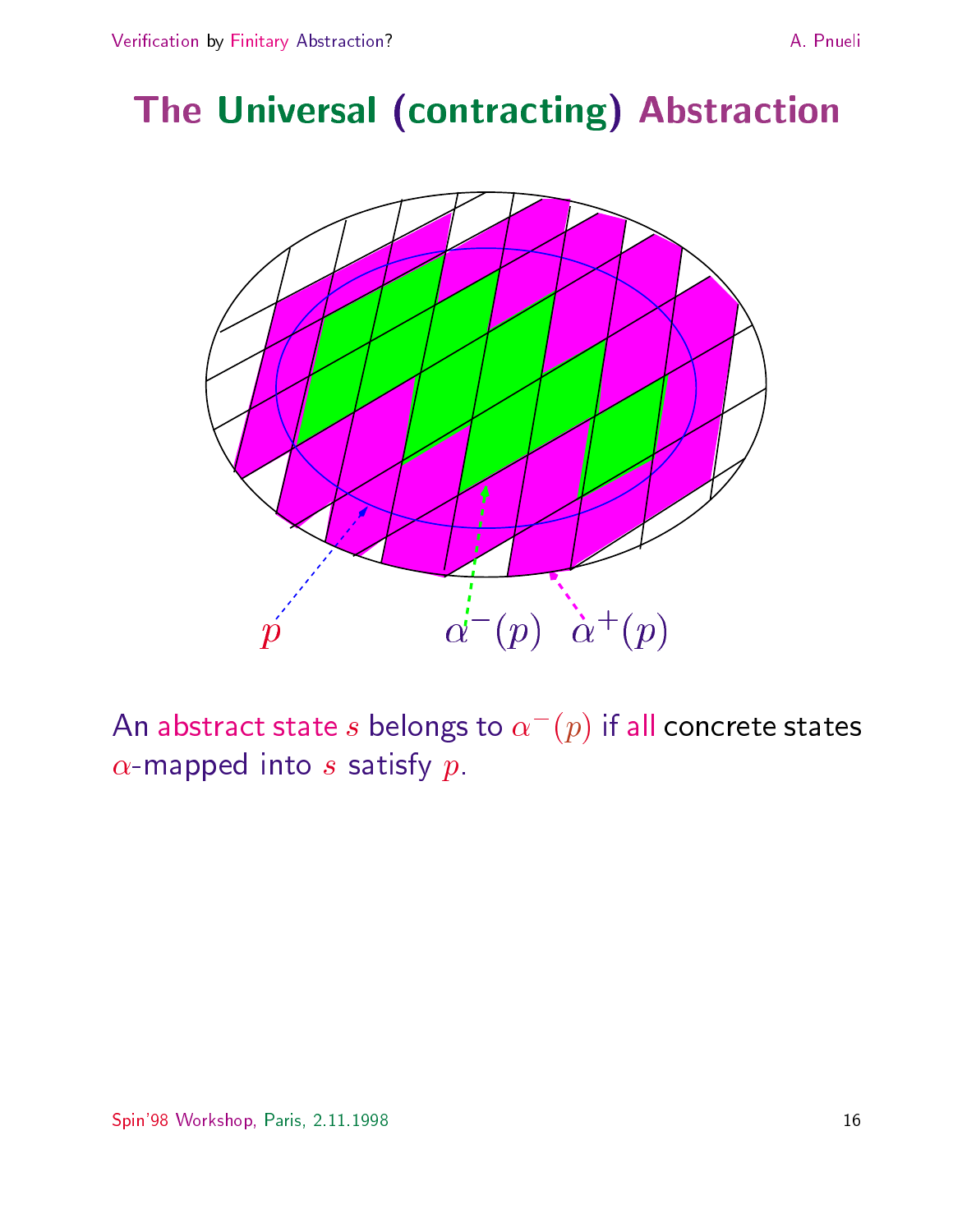# Sound Temporal Abstraction

For a temporal formula  $\psi$ , let  $\psi$  be obtained from  $\psi$  by replacing

- $\bullet$  every maximal  $p$ , a sub-assertion of  $\psi$  of positive polarity (enclosed within an even number of negations), by  $\alpha$  (  $p$ ), and
- $\bullet$  Every maximal  $p$ , a sub-assertion of  $\psi$  of negative polarity (enclosed within an odd number of  $negations$ ), by  $\alpha$  (p).

Then

 $\equiv w$  implies  $\equiv w$ 

This claim is based on the observation (provable by induction on the structure of  $\psi$ ) that, for every state sequence  $\sigma : s_0, s_1, \ldots$ , and every position  $j \geq 0$ ,

 $(\alpha(\sigma), \gamma) \models \psi^*$  implies  $(\sigma, \gamma) \models \psi.$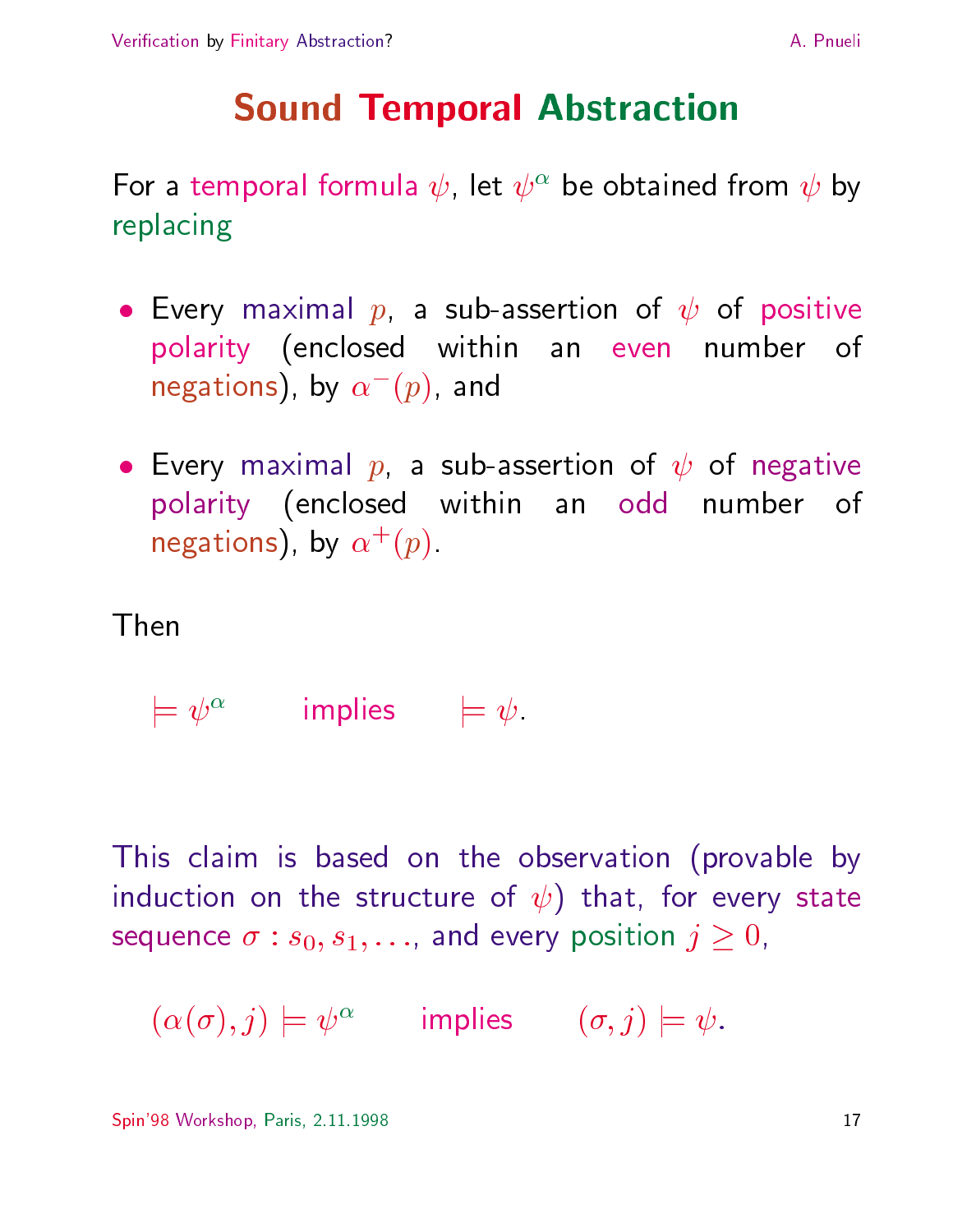#### And Now to Systems

Given an  $f(x) = \langle V, \heartsuit, \theta, J, C \rangle$  , there exists a temporal formula  $Sem(X)$ , called the temporal semantics of K, such that, for every infinite state sequence  $\sigma$ ,

 $\sigma \models \mathit{Sem}(\mathcal{K})$  iff  $\sigma$  is a computation of  $\mathcal K$ .

 $Sem(K)$  is given by:



Given a verification problem  $\mathcal{N} \models \psi$  we con  $\equiv w$ , we construct the temporal formula

 $V$ er ( $\mathcal{N}, \mathcal{W}$ ): Sem $(\mathcal{N}) \rightarrow \mathcal{W}$ .

It is not difficult to establish that  $\mathcal{K} \models \psi$  iff  $\mathit{Ver}(\mathcal{K}, \psi)$ is valid.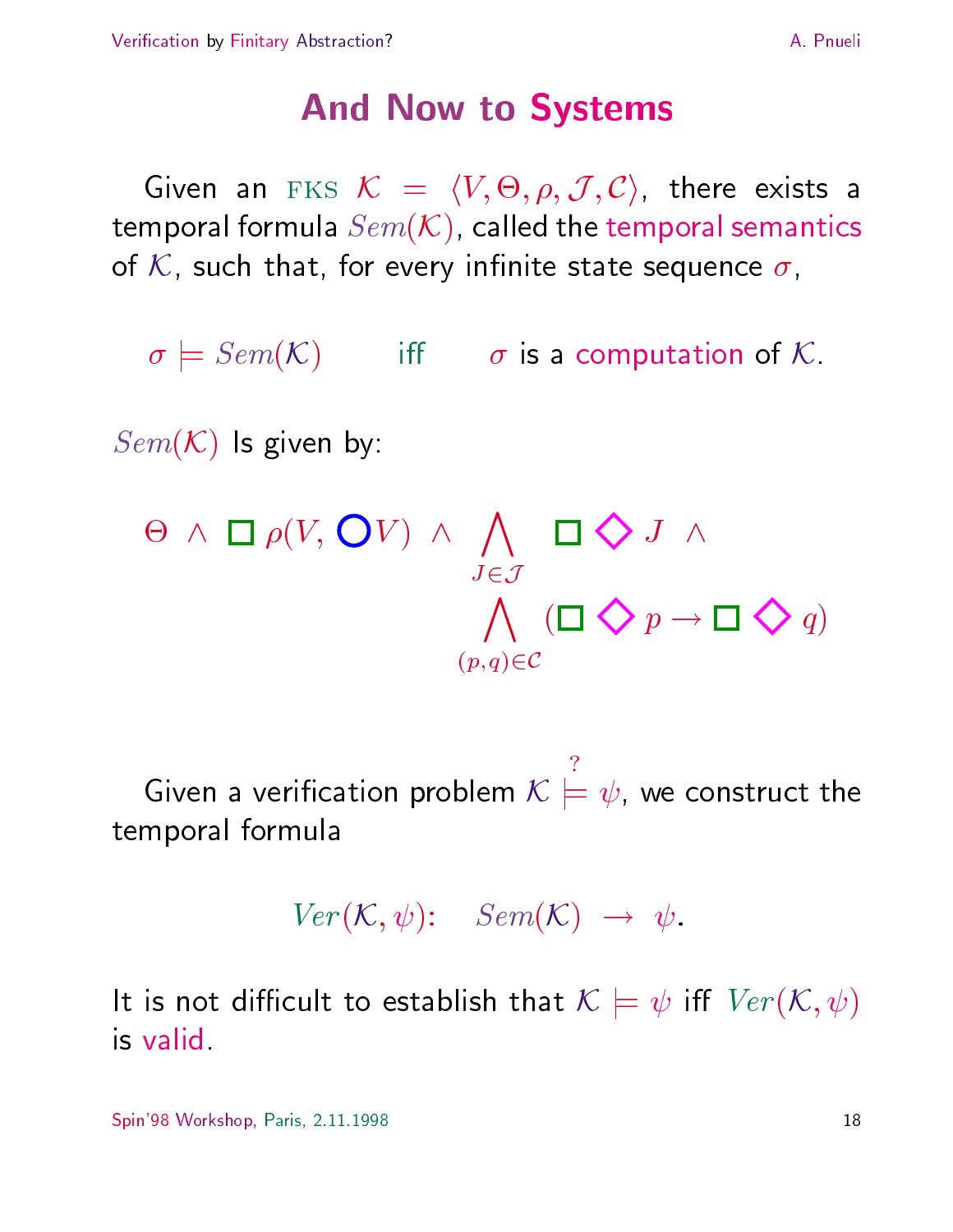#### **Sound Joint Abstraction**

For an eks  $\mathcal{N} = \{V, \Theta, \theta, J, C\}$  we define the  $\alpha$ -abstracted version of K to be the FKS  $K^{\alpha}$  =  $\langle V_A, \Theta^-, \rho^-, J^-, \mathcal{C}^-\rangle$ , where

$$
\begin{array}{rcl}\n\Theta^{\alpha} & = & \alpha^{+}(\Theta) \\
\rho^{\alpha} & = & \alpha^{++}(\rho) \\
\mathcal{J}^{\alpha} & = & \{\alpha^{+}(J) \mid J \in \mathcal{J}\} \\
\mathcal{C}^{\alpha} & = & \{(\alpha^{-}(p), \alpha^{+}(q)) \mid (p, q) \in \mathcal{C}\}\n\end{array}
$$

Where,

$$
\alpha^{++}(\rho) = \exists V, V' \left( \begin{array}{cc} V_A = \mathcal{E}^{\alpha}(V) \wedge V'_A = \mathcal{E}^{\alpha}(V') \\ \wedge & \rho(V, V') \end{array} \right)
$$

#### Soundness:

If K and  $\psi$  are abstracted according to the recipes presented above, then

 $\mathcal{L}^{\infty} \equiv \mathcal{V}^{\infty}$  implies  $\mathcal{L} \equiv \mathcal{V}$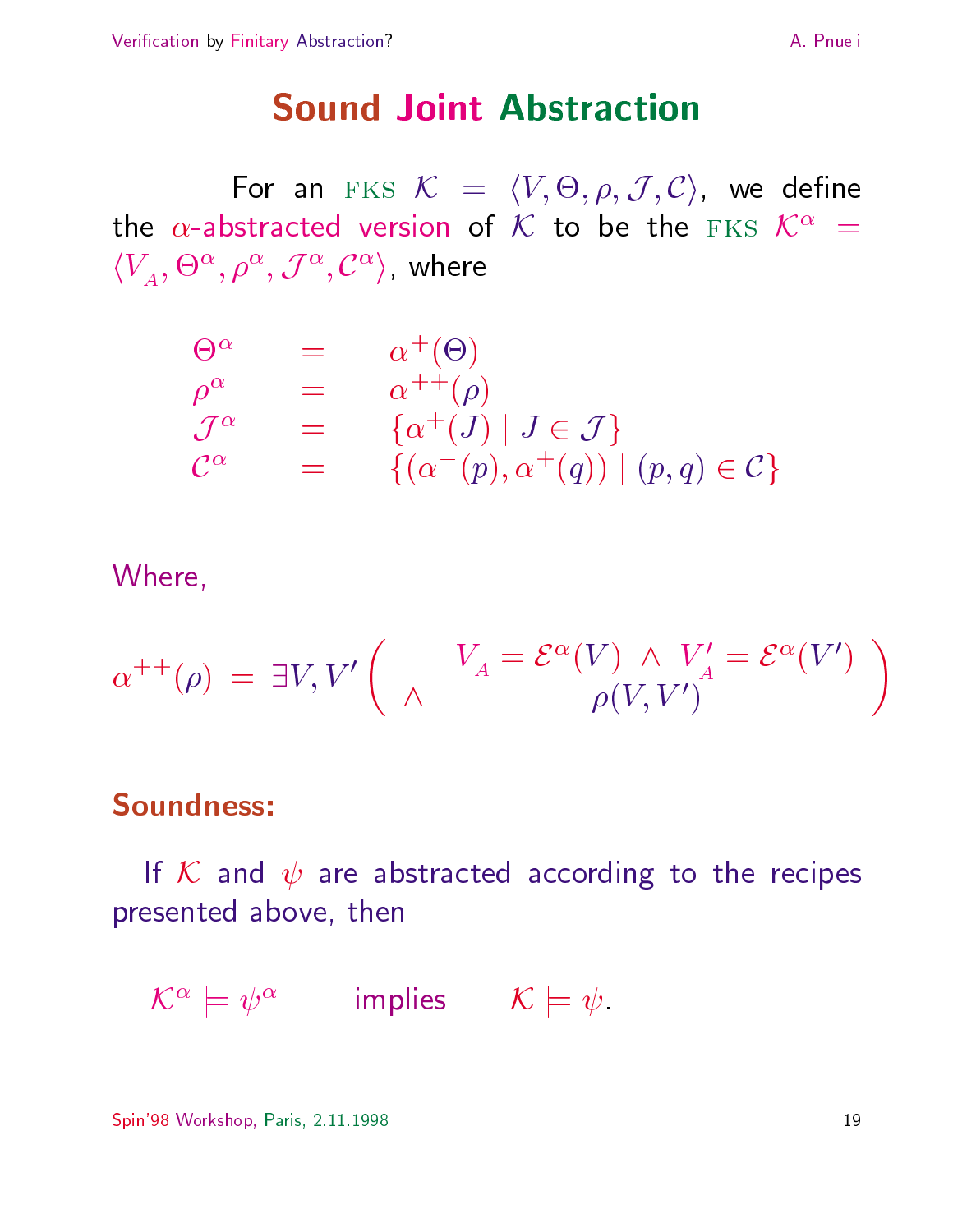# Systematic Construction of Abstractions

Let  $p_1, p_2, \ldots, p_k$  be the set of all atomic formulas referring to the data (non-control) variables appearing within conditions in the program P and within the temporal formula  $\psi$ .

Following [BBM95], define abstract boolean variables  $p_1$ ;  $p_2$ ;  $\ldots$ ;  $p_k$ ;  $\ldots$  for each atomic data formula. The abstraction mapping  $\alpha$  is defined by

$$
\alpha\colon\quad \{B_{p_1}=p_1, B_{p_2}=p_2, \ldots, B_{p_k}=p_k\}
$$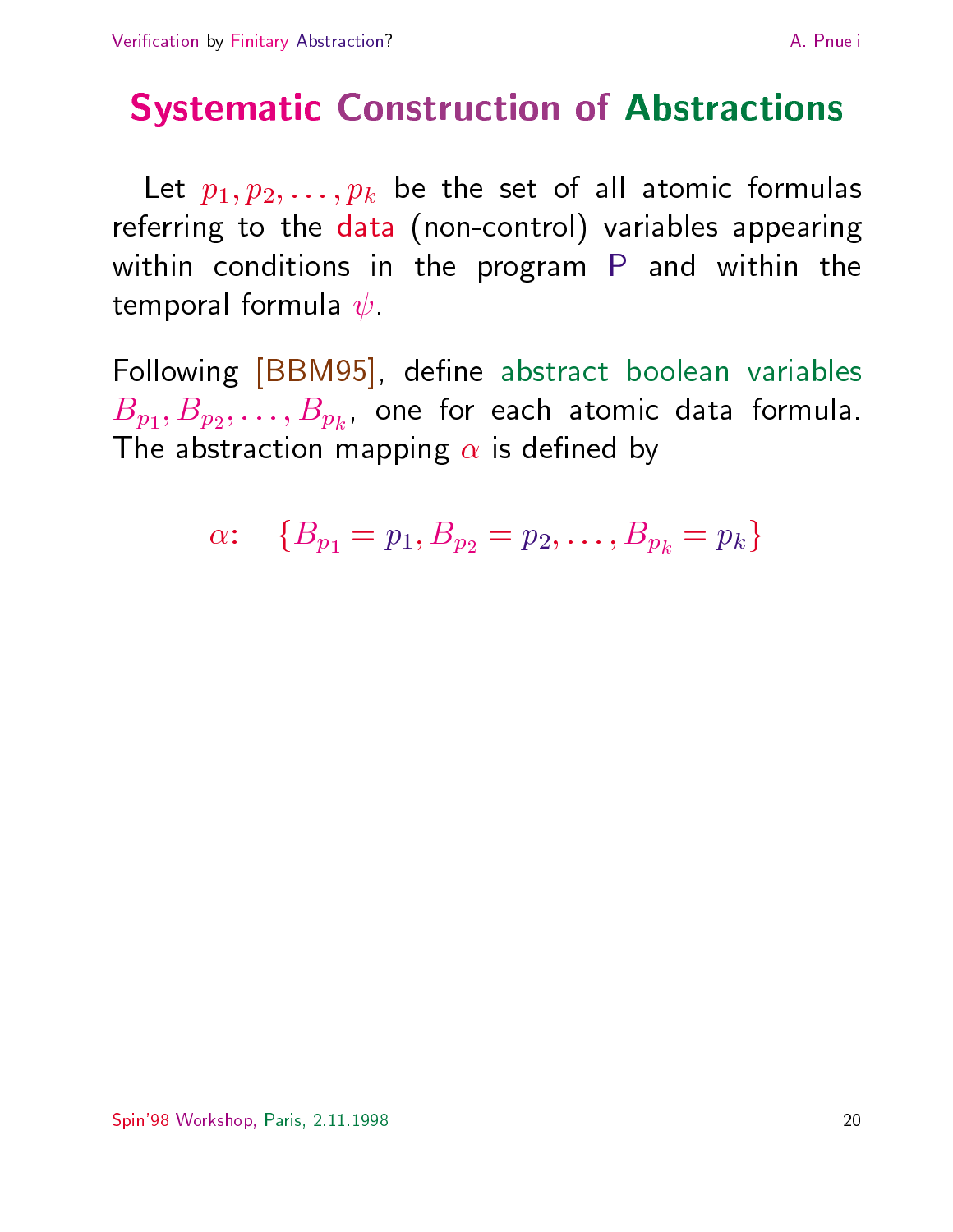## Example: Program BAKERY-2

$$
\textbf{local} \quad y_1, y_2 \quad : \textbf{natural initially } y_1 = y_2 = 0
$$

$$
P_1 :: \left[\begin{array}{cccc} \ell_0 : \text{loop forever do} \\ \begin{bmatrix} \ell_1 : & \text{Non-Critical} \\ \ell_2 : & y_1 := y_2 + 1 \\ \ell_3 : & \text{await } y_2 = 0 \ \lor \ y_1 < y_2 \\ \ell_4 : & \text{Critical} \\ \ell_5 : & y_1 := 0 \end{bmatrix} \right]
$$

 $\mathop{||}$ 

$$
P_2 :: \left[\begin{array}{cccc} m_0 : \textbf{loop forever do} \\ m_1 : & \textbf{Non-Critical} \\ m_2 : & y_2 := y_1 + 1 \\ m_3 : & \textbf{await } y_1 = 0 \ \lor \ y_2 \leq y_1 \\ m_4 : & \textbf{Critical} \\ m_5 : & y_2 := 0 \end{array}\right]
$$

The temporal properties for program BAKERY-2 are

$$
\psi_{\mathit{exc}} \quad : \quad \square \, \neg(\mathit{at}\_ \ell_4 \ \wedge \ \mathit{at}\_m_4) \\
 \psi_{\mathit{acc}} \quad : \quad \square \quad (\mathit{at}\_ \ell_2 \quad \longrightarrow \quad \diamondsuit \mathit{at}\_ \ell_4),
$$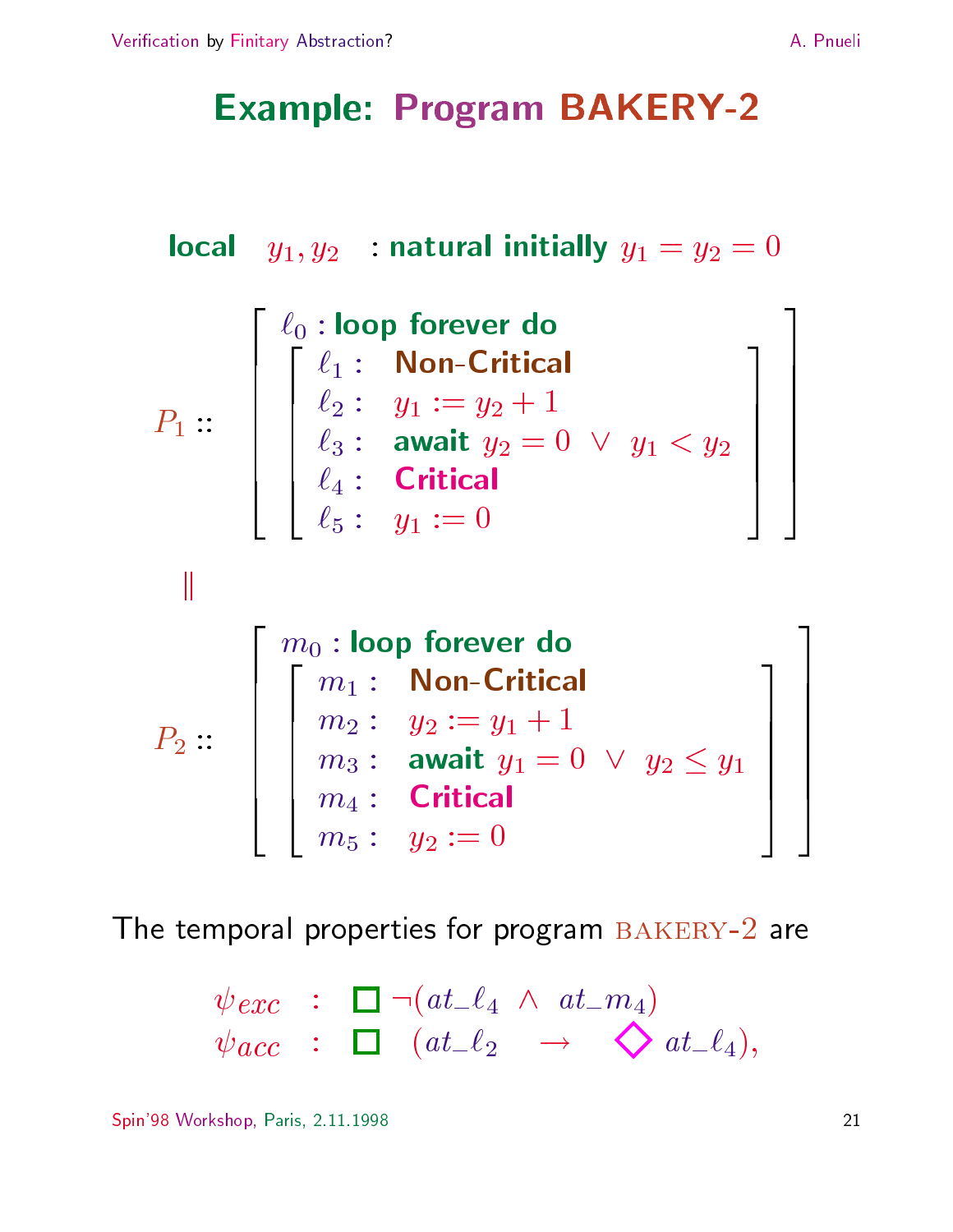### Abstracting Program BAKERY-2

 $\frac{1}{2}$  and Byz-1, Byz-1, Byz-1, Byz-1, Byz-1, Byz-1, Byz-1, Byz-1, Byz-1, Byz-1, Byz-1, Byz-1, Byz-1, Byz-1, Byz-1, Byz-1, Byz-1, Byz-1, Byz-1, Byz-1, Byz-1, Byz-1, Byz-1, Byz-1, Byz-1, Byz-1, Byz-1, Byz-1, Byz-1, Byz-

$$
\begin{array}{ll}\n\text{local} & B_{y_1=0}, B_{y_2=0}, B_{y_1
$$

$$
P_1 :: \begin{bmatrix} \ell_0 : \text{loop forever do} \\ \ell_1 : & \text{Non-Critical} \\ \ell_2 : & (B_{y_1=0}, B_{y_1
$$



$$
P_2 :: \left[\begin{array}{c} m_0 : \text{loop forever do} \\ m_1 : \text{ Non-Critical} \\ m_2 : \text{ } (B_{y_2=0}, B_{y_1
$$

The abstracted properties can now be model-checked.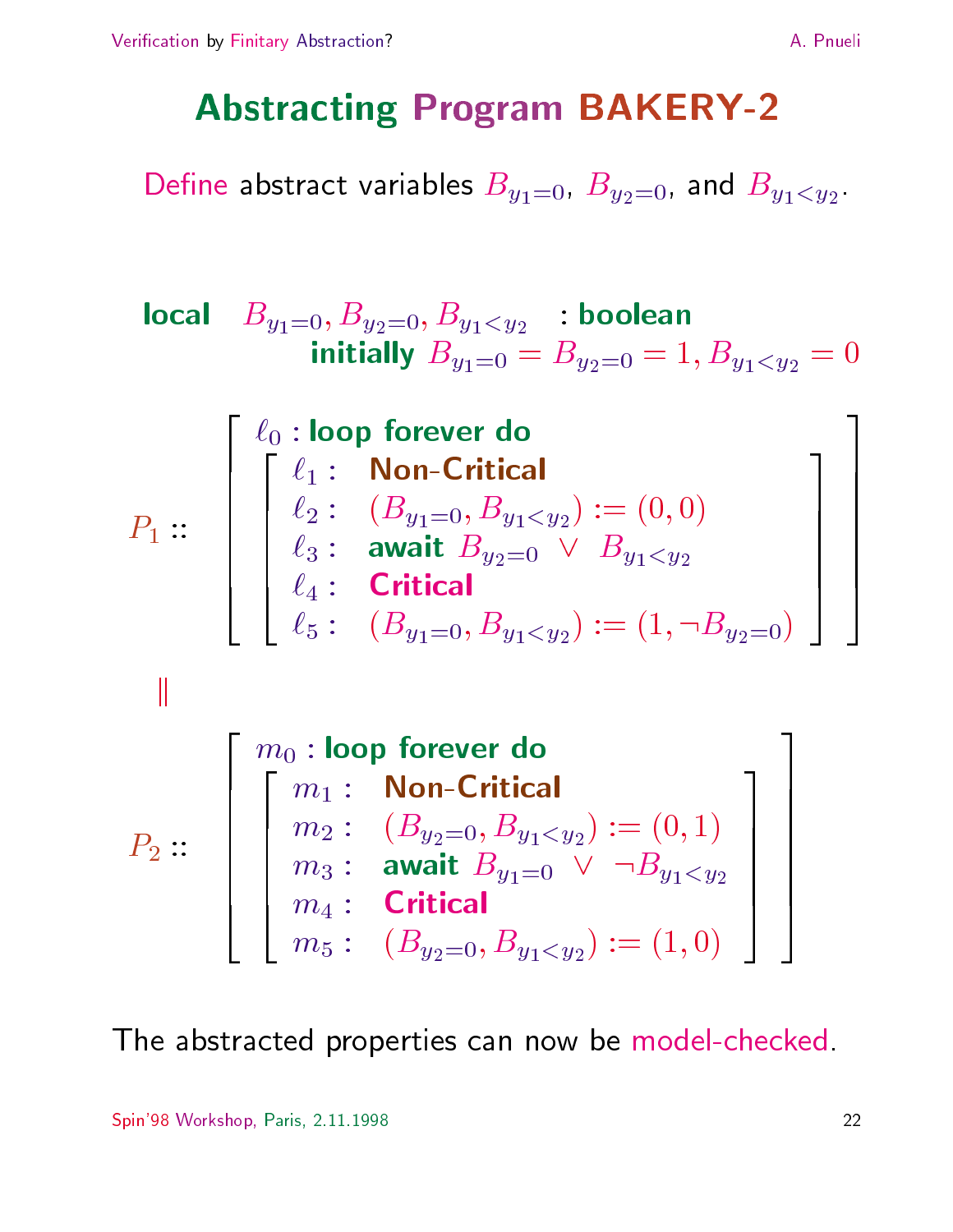# II. Completeness

#### Warning:

Like every other completeness proof of an undecidable theory, our completeness proof is also non-constructive and does not provide recipes for constructing the proof.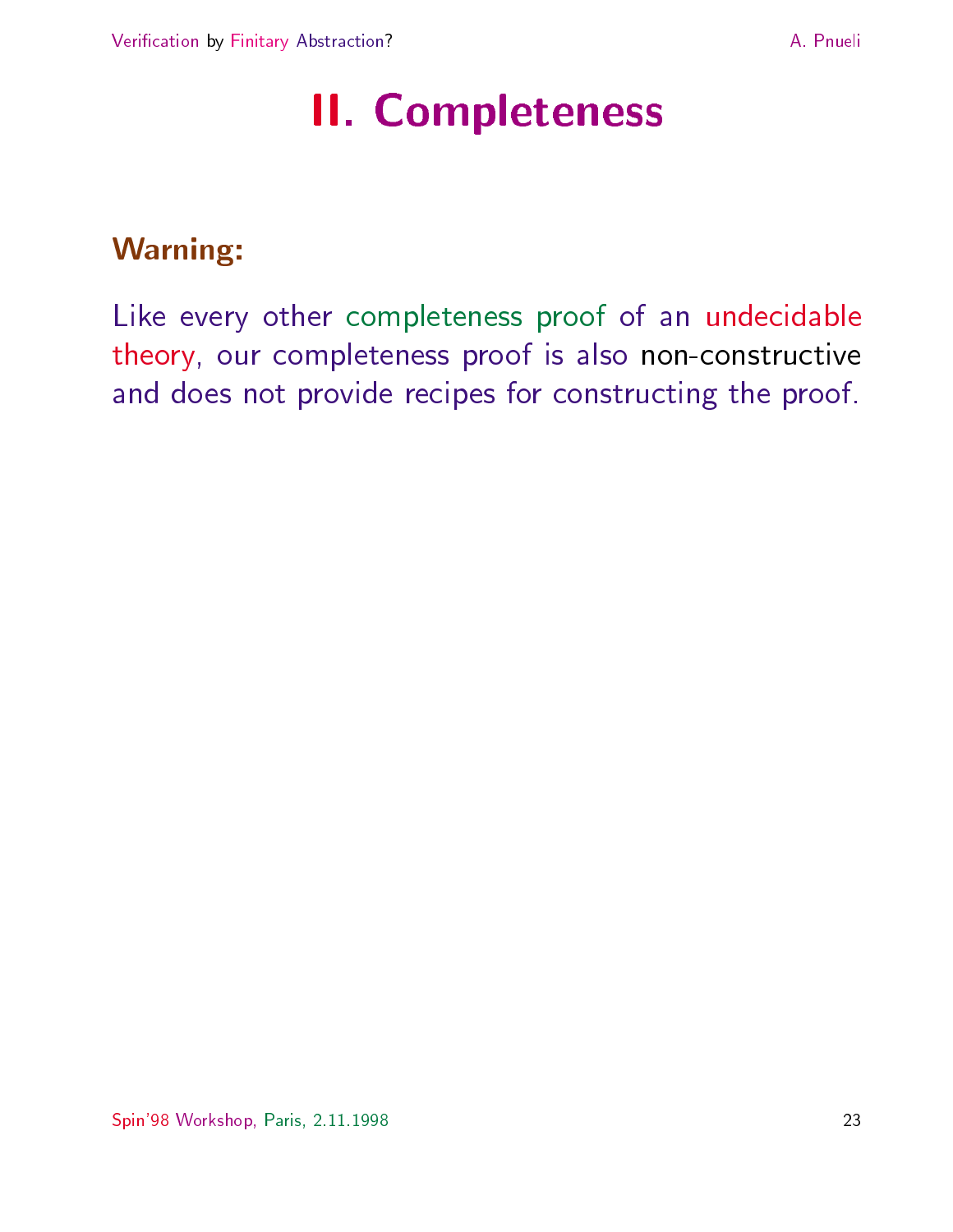# A Complete System for Temporal Deduction

Proceeds through the following steps:

- 1. Rule INV for state invariances  $\Box p$ .
- 2. Rule CHAIN for response properties  $p \Longrightarrow \bigotimes q$  (state version) , achievable by a bounded number of helpful steps.
- 3. Rule WELL for response, using well-founded convergence measures.
- 4. Adding compassion to CHAIN and WELL.

To deal with a general temporal formula  $\psi$ , we first construct a temporal tester  $\mathcal{K}_{\neg \psi}$  such that a sequence  $\sigma$  :  $s_0, s_1, \ldots$  satisfies  $\neg \psi$  iff it is an observation of  ${\cal K}$ .

we use the fact that  

$$
\mathcal{K} \models \psi \qquad \text{iff} \qquad \mathcal{K} \mid \parallel \mathcal{K}_{\neg \psi} \models \bigdiamondsuit false,
$$

where  $\mathcal{K} \parallel \!\mid \mathcal{K}_{\neg \psi}$  is the synchronous parallel composition of  $K$  and  $\mathcal{K}_{\neg \psi}$ .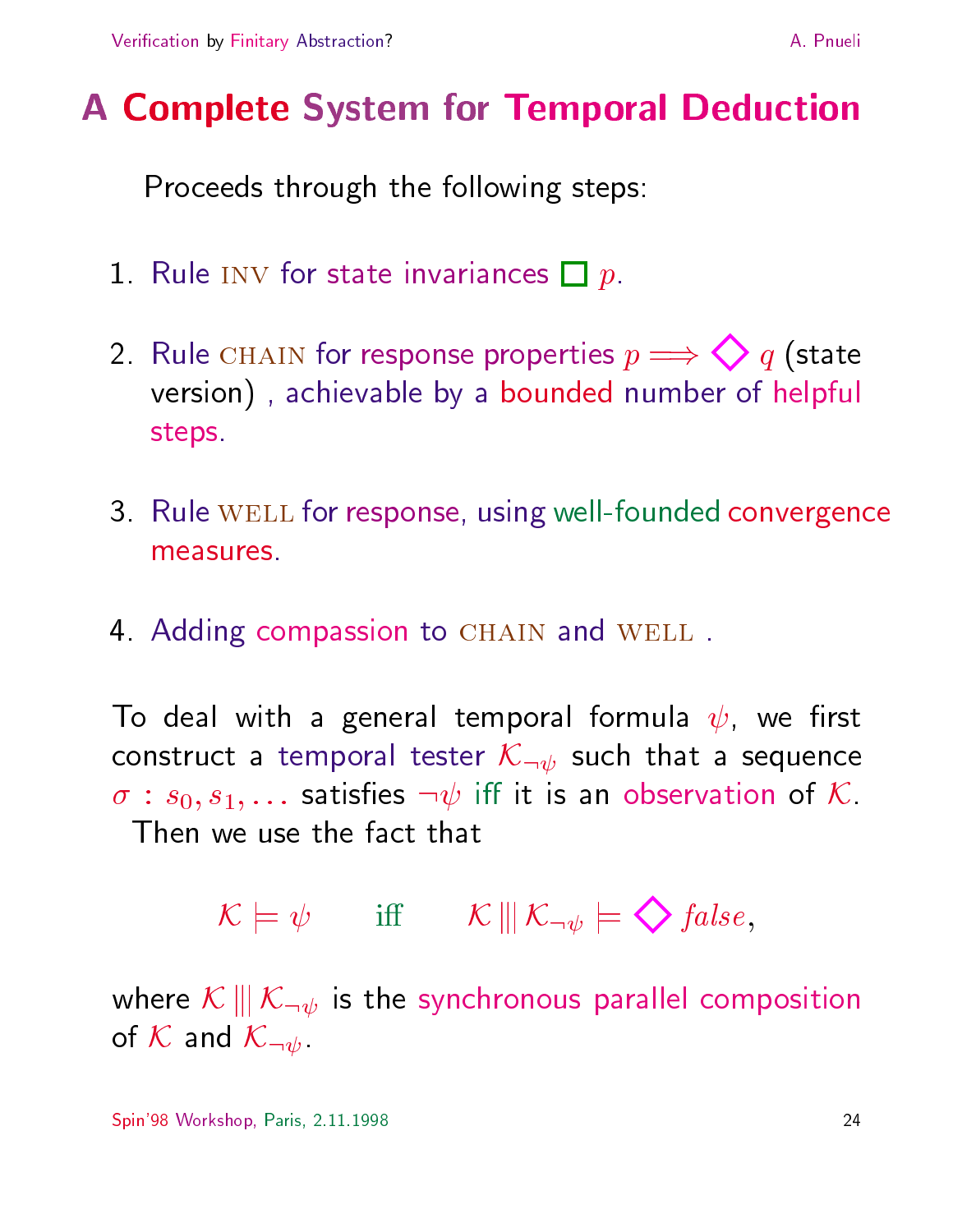# The VFA Method is Complete for Invariance



#### Temporal Deduction:



#### **VFA**

$$
\alpha: \quad B\varphi=\varphi
$$

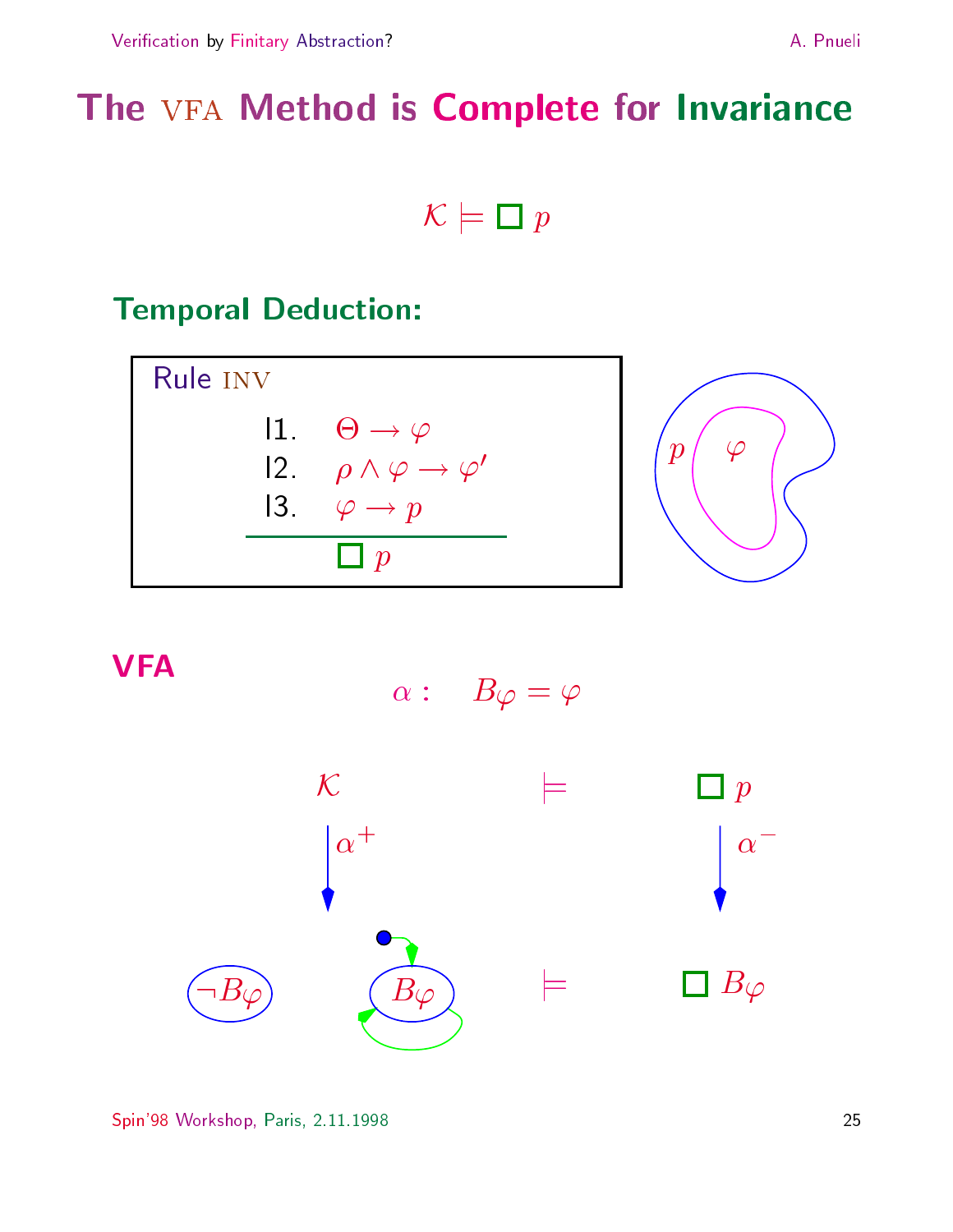# Completeness for Response Properties Provable by Rule CHAIN

$$
\mathcal{K} \ \models \ p \Longrightarrow \bigotimes q
$$



Can often be represented by a verication diagram.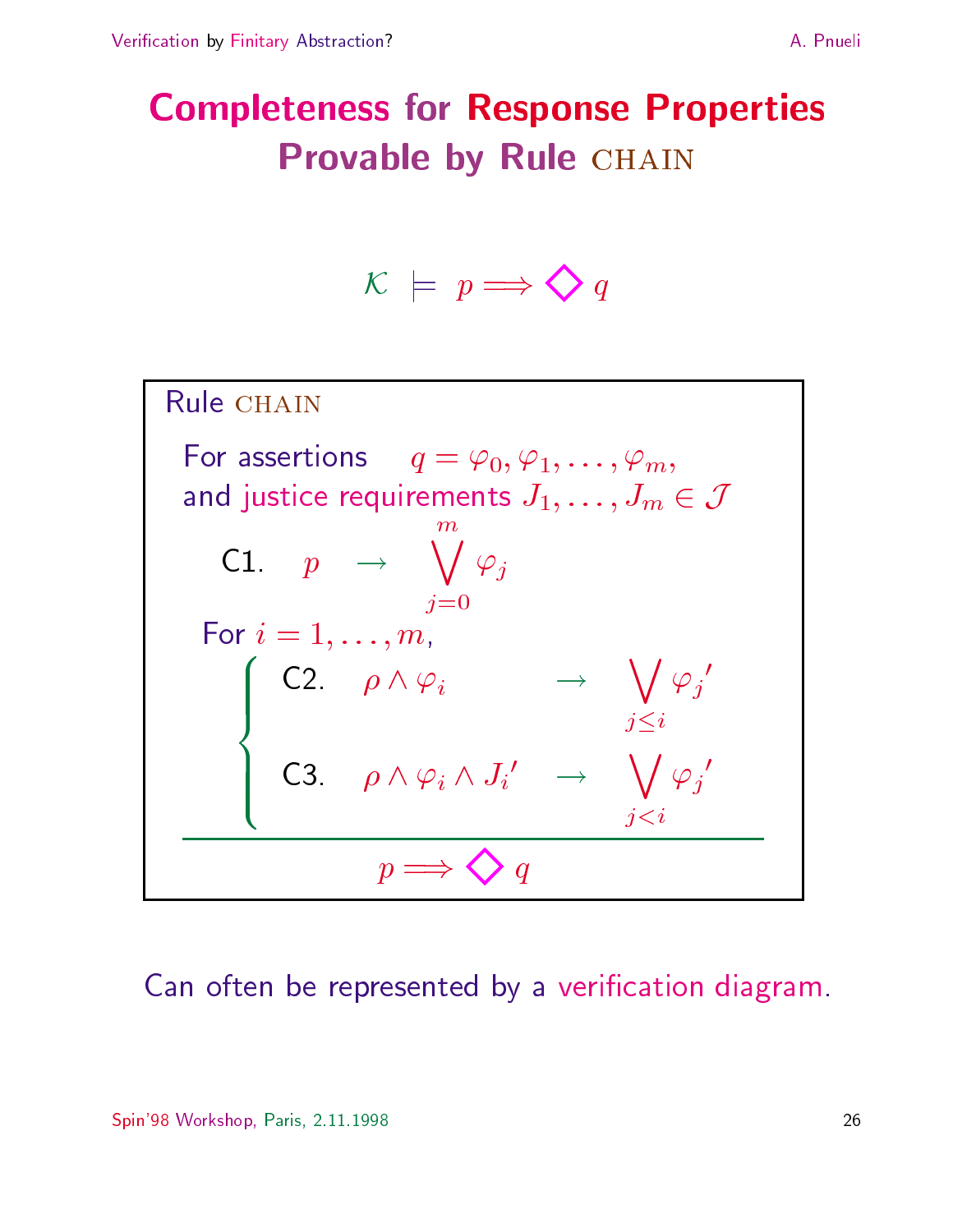### **Example: Verifying Accessibility for BAKERY-2**

The following diagram verifies (using rule  $CHAIN$ ) the property of accessibility for program BAKERY-2 specifiable by the formula  $at_2 \implies \bigotimes at_-\ell_4$ .



The proof relies on the auxiliary invariant

$$
I: \quad at_{-}m_{0..2} \ \rightarrow \ y_2=0
$$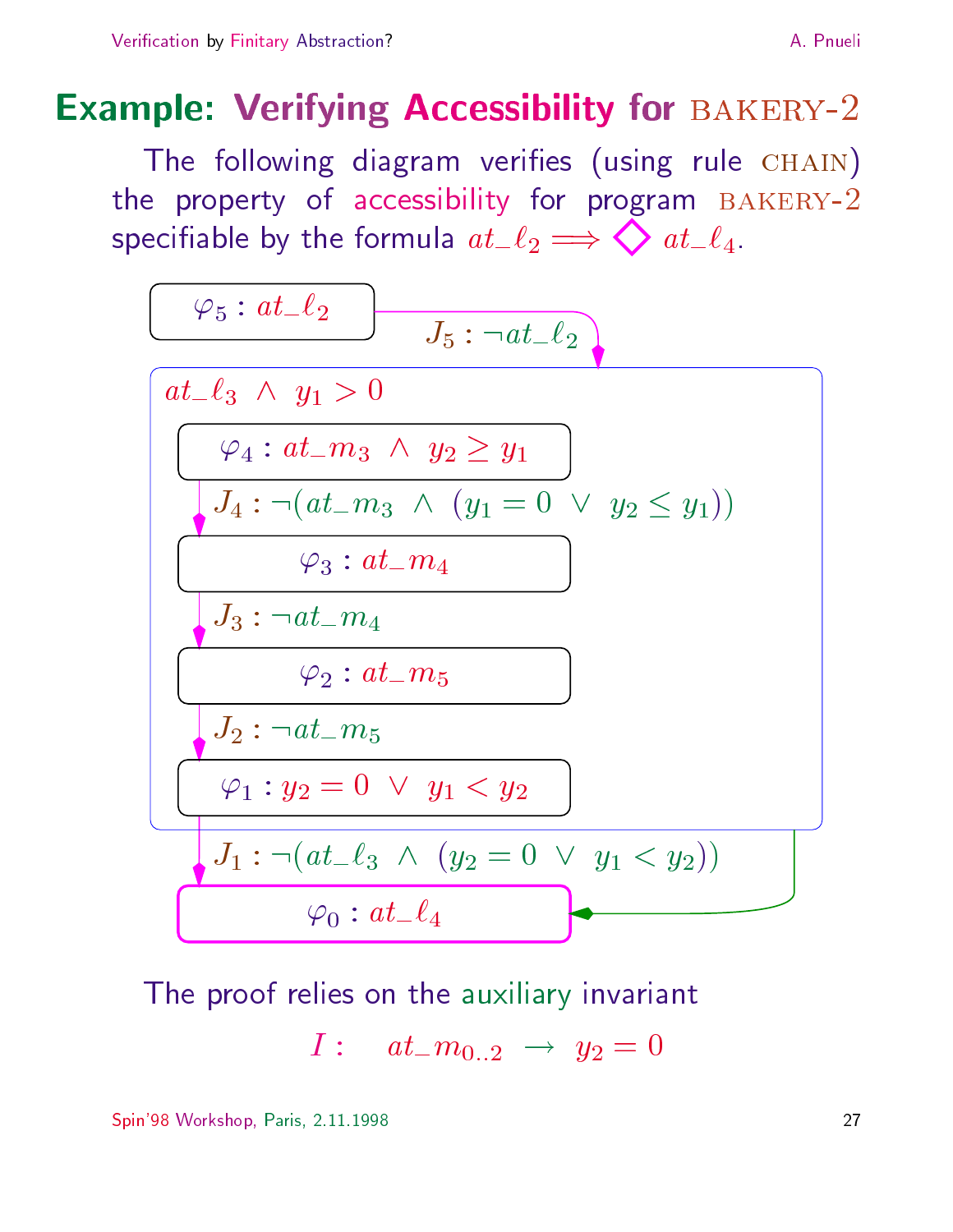### CHAIN-Relative Completeness of VFA

A finitary abstraction mapping  $\alpha$  is said to be precise with respect to the assertion  $p$  if  $\alpha$  ( $p$ )  $\sim$   $\alpha$  ( $p$ ). A sufficient condition for  $\alpha$  to be precise w.r.t. p, is that  $\alpha$ contains the definition  $B_p = p$ . For an  $\alpha$ -precise p, we denote  $\alpha(p) = \alpha^-(p) \sim \alpha^+(p)$ .

The finitary mapping  $\alpha$  is said to be adequate for the assertion  $p$ , assumed to be an invariant of system  $K$ , if  $\alpha$  (  $p$  ) is an invariant of the abstracted system  $\mathcal{K}^{\infty}.$  A  $$ sufficient condition for p-adequacy is that  $\alpha$  is precise for  $\varphi$ , the auxiliary assertion used for verifying p by rule INV.

Claim 1. Let us assume that the response property  $\psi: p \Longrightarrow \bigotimes q$  is verifiable by rule CHAIN, and that the abstraction  $\alpha$  is precise w.r.t the assertions p, q, I, and  $\varphi_1,\ldots,\varphi_m, J_1,\ldots,J_m$ , appearing in the application of rule CHAIN. Also assume that  $\alpha$  is adequate for the auxiliary invariant  $I$  used in the rule,

Then  $\psi^{\infty}$  will model check successfully over  $\mathcal{K}^{\infty}$ .

**Corollary 1.** If  $p \Longrightarrow \bigotimes q$  is verifiable by rule CHAIN, then it is also verifiable by the VFA method.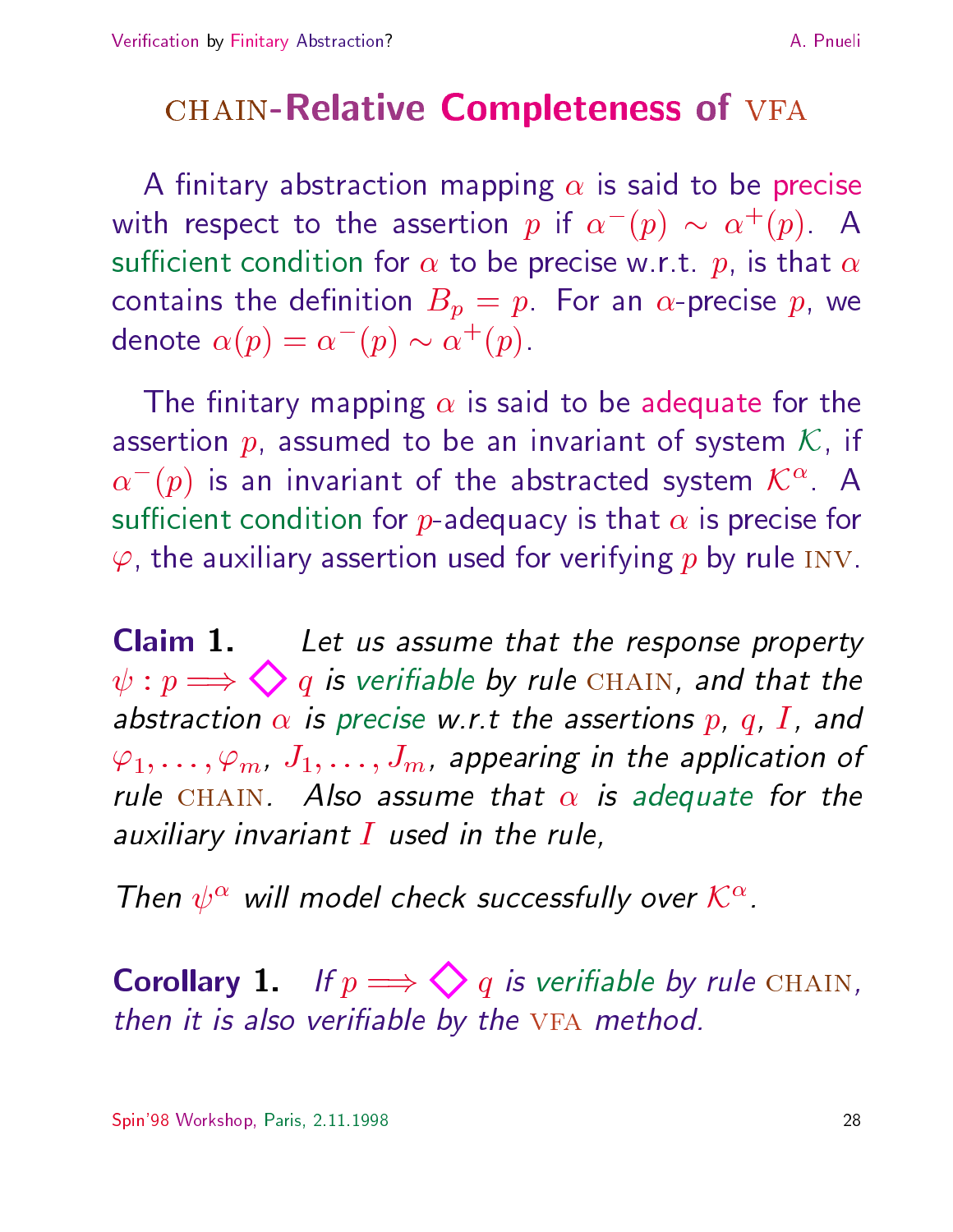### **A Sketch of a Proof**

Provability by  $CHAIN$  implies that premises  $C1$ ,  $C2$ , and C3 are valid for

 $p, q, I, \varphi_1,\ldots,\varphi_m, J_1,\ldots,J_m$ , and  $\rho$ . We will show that these premises are also valid for the choice of  $\alpha(p)$ ,  $\alpha(q)$ ,  $\alpha(I)$ ,  $\alpha(\varphi_1),\ldots,\alpha(\varphi_m)$ ,  $\alpha(J_1),\ldots,\alpha(J_m)$ , and  $\alpha^{++}(\rho)$ .

This will establish the validity of the abstracted response property  $\psi^{\infty}$  :  $\alpha(p) \implies Q(q)$  over  $\mathcal{K}^{\infty}$ .

We illustrate the porting of validity on premise C2:

 $I \wedge \rho \wedge \varphi_i \quad \rightarrow \quad \bigvee\nolimits_{j < i} \varphi_j'$ Applying the  $\exists \exists$ -introduction rule, we obtain

 $\alpha^+(I \wedge \rho \wedge \varphi_i) \quad \rightarrow \quad \alpha^+(\bigvee_{j$ which implies

 $\alpha^{-}(I) \wedge \alpha^{++}(\rho) \wedge \alpha^{-}(\varphi_i) \quad \rightarrow \quad \bigvee_{j$ Using the precision of I and the  $\varphi_j$ 's, we obtain

 $\alpha(I) \wedge \alpha^{++}(\rho) \wedge \alpha(\varphi_i) \quad \rightarrow \quad \bigvee_{j$ which is the abstracted version of C2.

We conclude that  $\psi^*$  is valid over  $\mathcal{K}^*$  and, therefore, will model check successfully.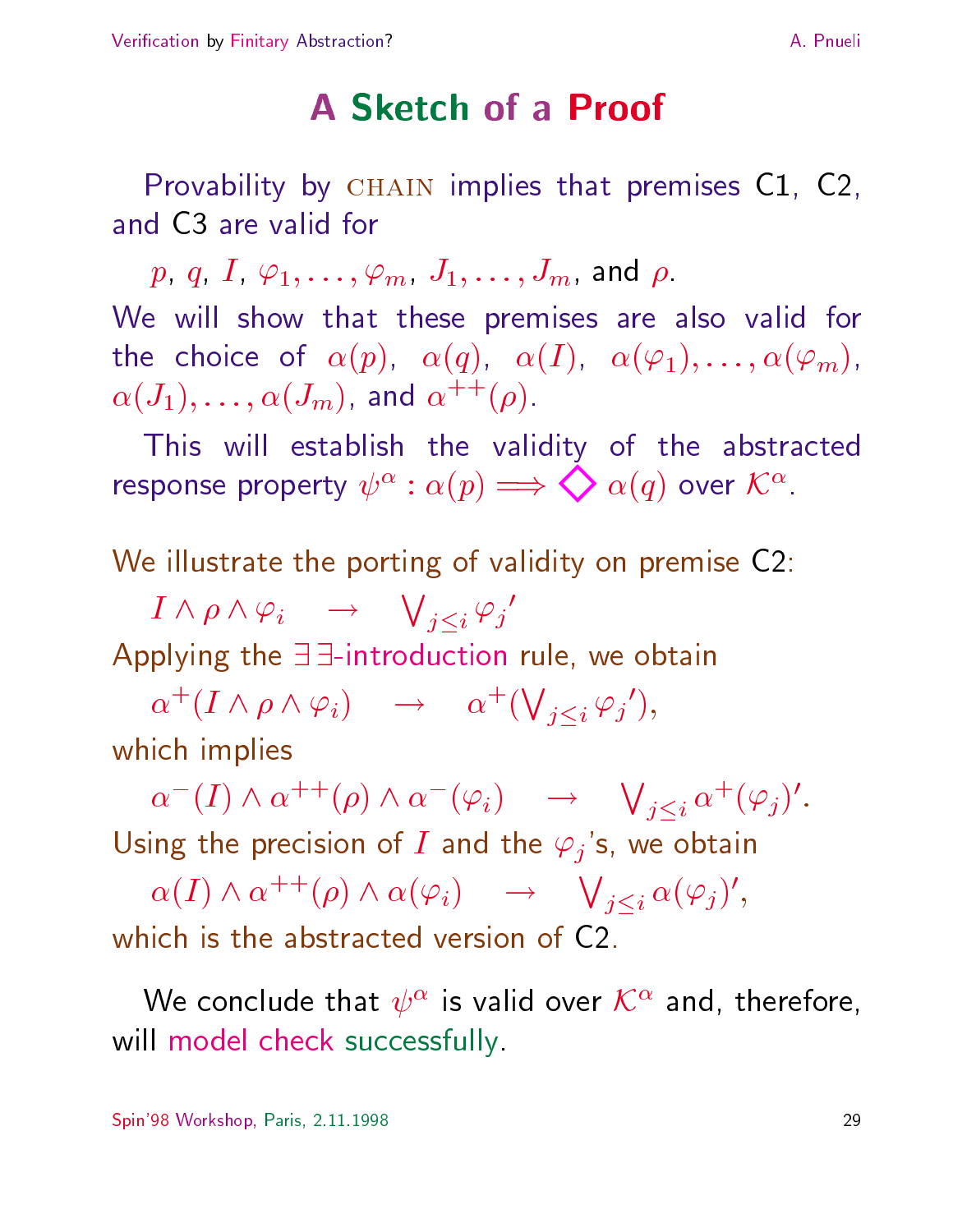# Response Proofs Requiring Unbounded Convergence Measures

Not every valid response property can be proven by rule CHAIN. Termination of program UP-DOWN below requires a convergence measure ranging over the ordinal  $\omega + 1$ .

|  | x: boolean initially $x=0$ |
|--|----------------------------|
|  | y: natural initially $y=0$ |

| $\left[\begin{array}{cc} \ell_0: & \textbf{while } x=0 \textbf{ do} \ [\ell_1: y:=y+1] \end{array}\right]$<br>$\ell_2$ : while $y > 0$ do<br>$\ell_3: y := y - 1$<br>$\ell_4$ : | $\left[\begin{array}{ccc} m_0: & x:=1\ m_1: & \end{array}\right]$ |
|---------------------------------------------------------------------------------------------------------------------------------------------------------------------------------|-------------------------------------------------------------------|
|                                                                                                                                                                                 |                                                                   |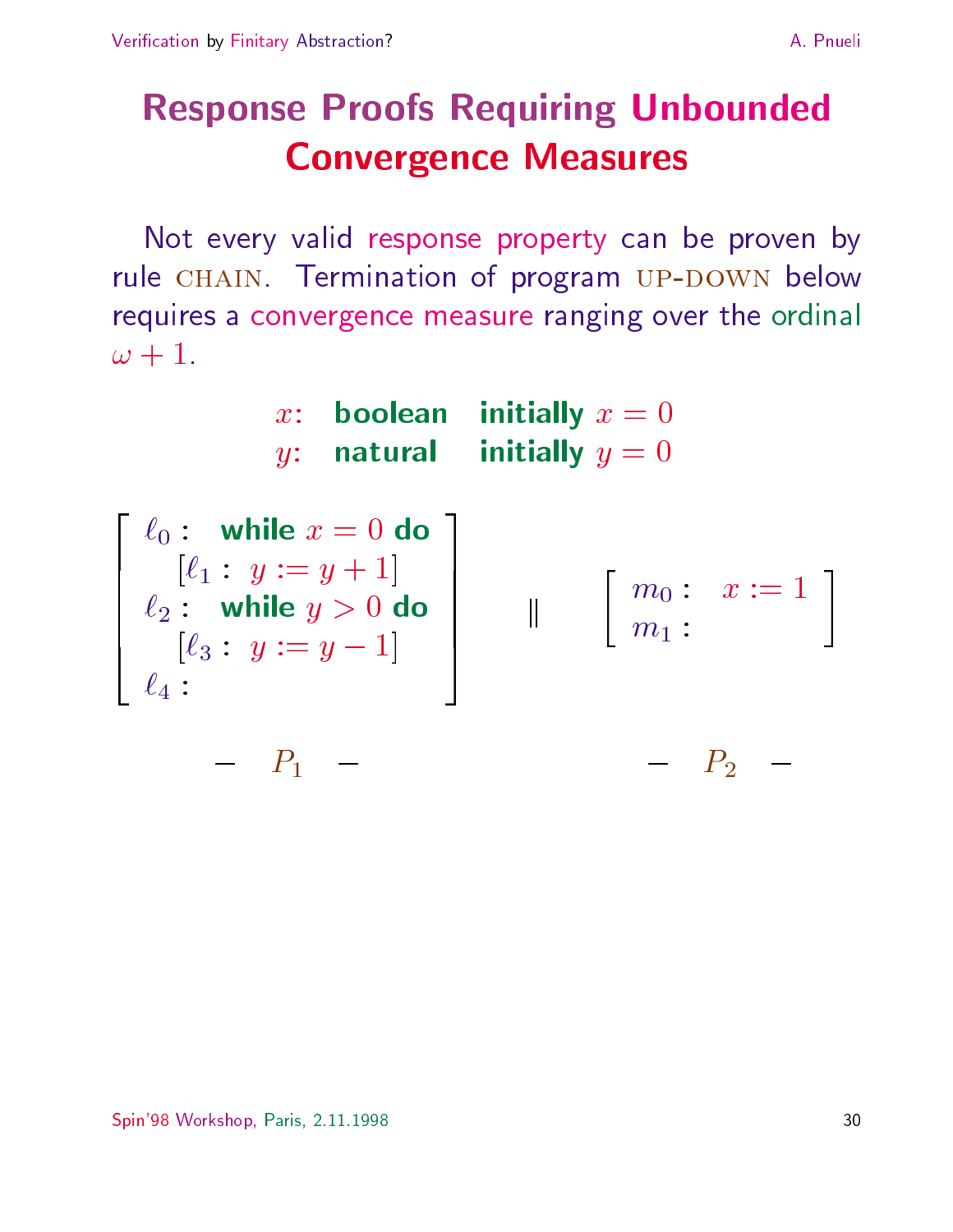### **The Abstraction that Works**

|  | x: boolean initially $x=0$              |
|--|-----------------------------------------|
|  | $Y: \{zero, pos\}$ initially $Y = zero$ |



Abstract variable  $Y$  ranges over a fair data structure consisting of the domain  $\{zero, pos\}$  and the operations additional , which satisfy the constraints are constrainted to constraint the constraints of the constraints o

$$
u = add1(v) \rightarrow u = pos
$$
  
 
$$
u = sub1(v) \rightarrow u = zero \lor v = pos,
$$

and the compassion requirement

P10 Linux and the second control of the second control of the second control of the second control of the second control of the second control of the second control of the second control of the second control of the second

$$
(Y' = sub1(Y) , Y' = add1(Y) \lor Y = zero).
$$

Termination of the abstracted UP-DOWN program, can now be model checked.